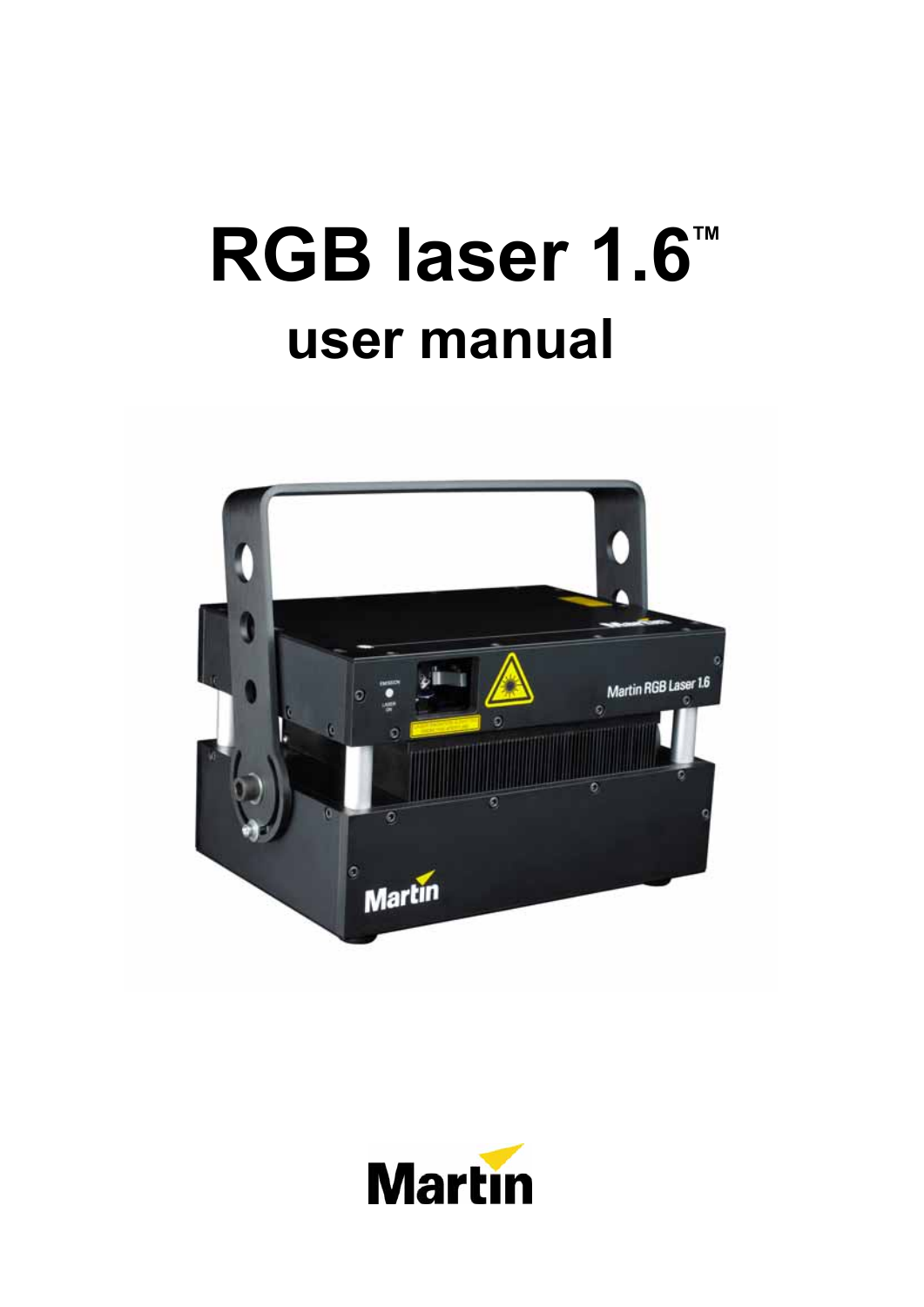### *Dimensions*

**All dimensions are given in millimeters** 



© 2006-2009 Martin Professional A/S. Information subject to change without notice. Martin Professional A/S and all affiliated companies disclaim liability for any injury, damage, direct or indirect loss, consequential or economic loss or any other loss occasioned by the use of, inability to use or reliance on the information contained in this manual. The Martin logo, the Martin name and all other trademarks in this document pertaining to services or products by Martin Professional A/S or its affiliates and subsidiaries are trademarks owned or licensed by Martin Professional A/S or its affiliates or subsidiaries.

P/N 35000189 Rev. C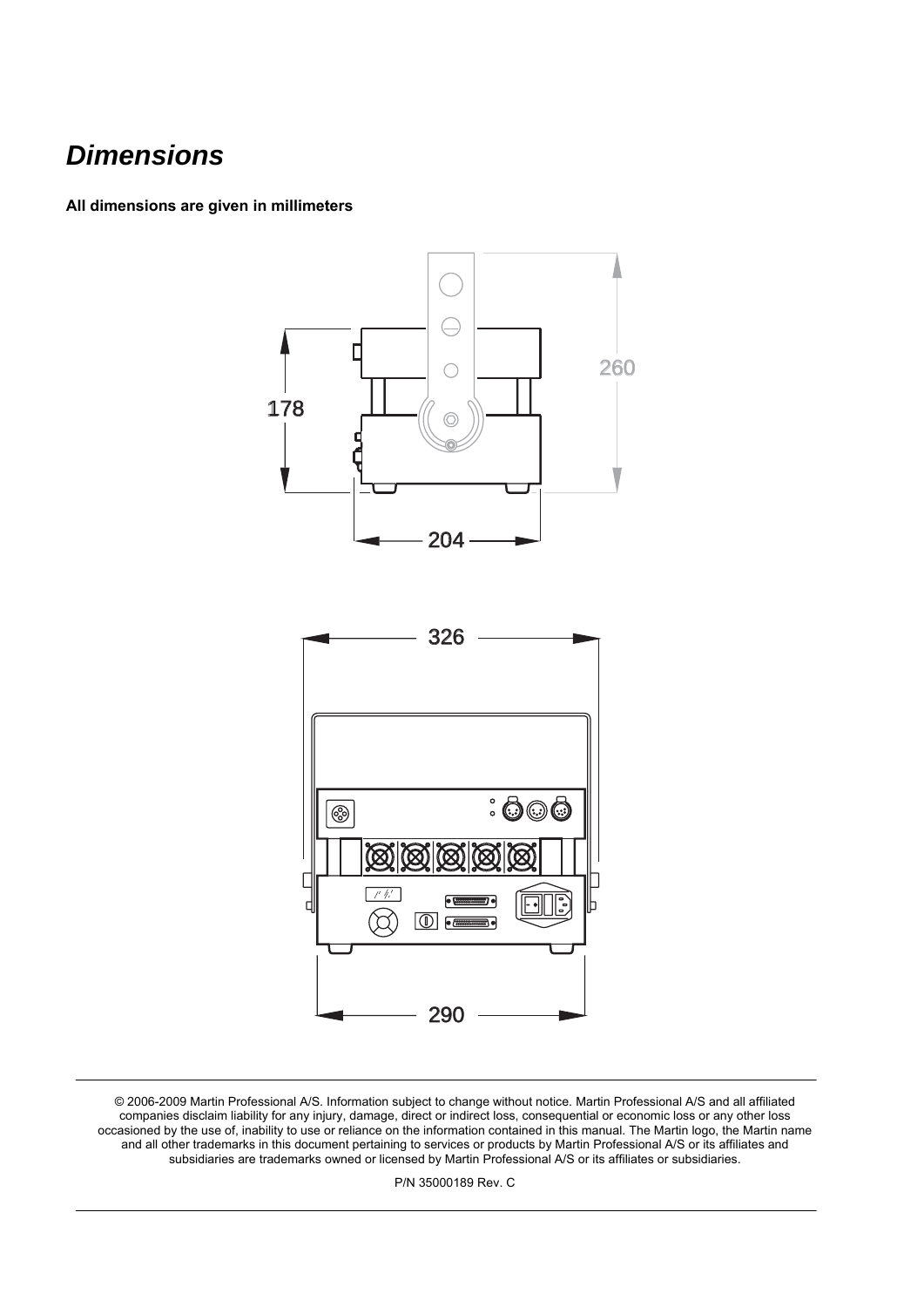# **Contents**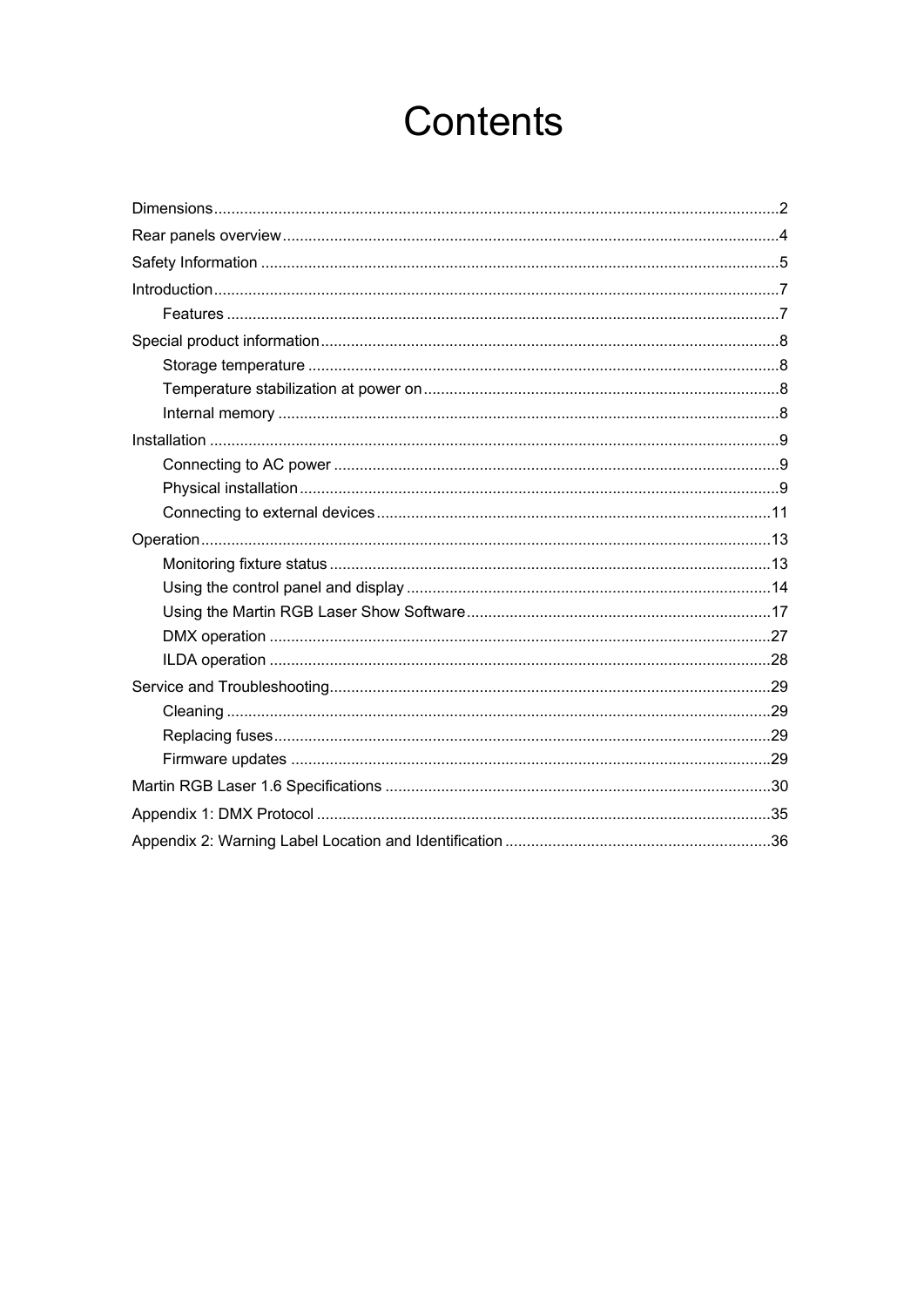### *Rear panels overview*



- **A Interlock safety cutout connector**
- **B USB signal indicator**
- **C DMX signal indicator**
- **D DMX out**
- **E DMX in**
- **F 6-pin XLR connector for link to PC via USB adapter cable**
- **G Display**
- **H ILDA in**
- **I Power input IEC connector**
- **J Control buttons**
- **K Keyswitch**
- **L ILDA out**
- **M Power on/off switch**
- **N Main fuseholder**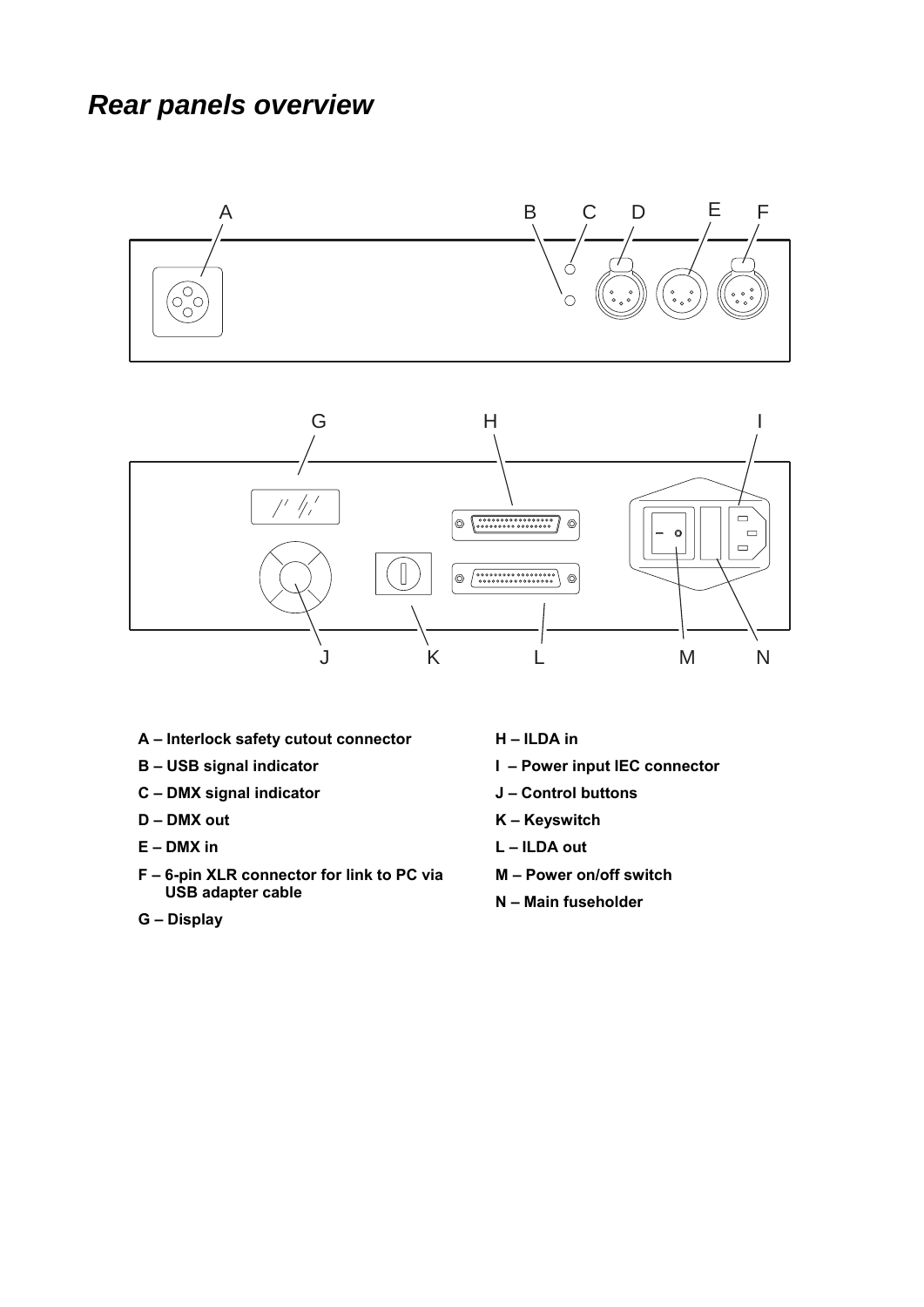### *Safety Information*



#### **General**

#### *DANGER! This product is for professional use only! It presents risks of lethal or severe injury due to laser radiation, fire and heat, electric shock, skin hazards and falls.*

**Read this manual** before installing or powering the fixture, follow the safety precautions listed below and observe all warnings in this manual and on the fixture. If you have any questions about how to operate the fixture safely, please contact your Martin supplier or call the Martin 24-hour service hotline.

Refer all service not described in this manual to a Martin service technician.

#### **Laser safety**

This product is a Class 4 laser with more than 1000 mW visible output. This laser system presents a hazard from direct or specular reflections, but may also produce hazardous diffuse reflections and may present significant eye and skin hazards as well as fire hazards.

#### *Warning! Only Laser Safety Officers who are officially certified by a regulatory body or authorized training organization are allowed to use class 4 lasers in public. The Laser Safety Officer is responsible for all aspects of use of this laser, including ensuring that all locally applicable safety laws and regulations are observed.*

Laser Safety is regulated by different authorities in each country:

- In Canada, the Radiation Protection Bureau (RPB)
- In the United States of America, the Center for Devices and Radiological Health [CDRH]
- In Europe, the European Norm-organization CENELEC

Refer to these institutions for detailed information about the safety regulations that apply in your country before operating this laser. Note that if safety practices required by locally applicable law or regulations differ from those outlined in this manual, the stricter requirement must be respected.

#### *Caution – use of controls or adjustments or performance of procedures other than those specified herein may result in hazardous radiation exposure.*

#### **Protecting yourself and others from electric shock and injury**

- Disconnect the fixture from AC power before removing or installing a fuse or any part, and when not in use.
- Always ground (earth) the fixture electrically.
- Use only a source of AC power that complies with local building and electrical codes and has both overload and ground-fault (earth fault) protection.
- Do not expose the fixture to rain or moisture.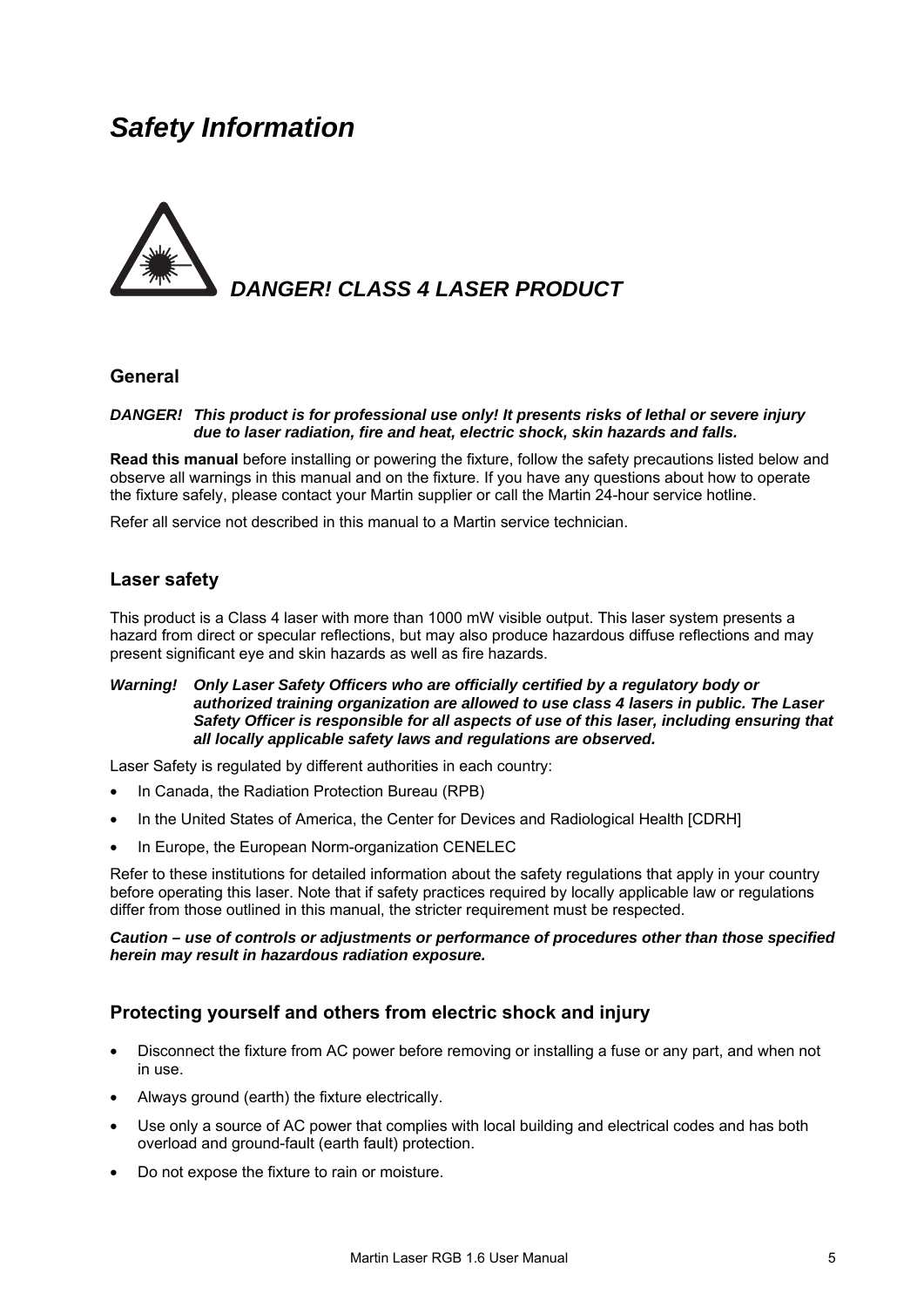- Do not use the fixture if ambient temperature is above 40° C (104° F) or below 5° C (41° F), if relative humidity exceeds 90%, or if condensation is forming.
- If the fixture, power cable or power plug is visibly damaged in any way, cut power, disconnect it and do not operate it until it has been repaired by Martin Service.
- Use only the power cable supplied with the fixture. Replacement power cables are available from Martin.
- If the output window is not in perfect condition, for example if there are visible cracks or scratches, disconnect the fixture from power and do not operate it until the output window has been replaced by Martin Service.
- Do not operate the fixture if any covers are open, missing or damaged in any way.
- Protect your eyes with laser safety goggles that give protection from the laser output as defined in the Specifications section of this user manual when working on or near the fixture.
- Do not look directly into the output window or laser beam.
- Keep fingers and objects out of the holes in the mounting bracket, as there is a risk of cutting or shearing if the fixture moves or is adjusted in the bracket.
- Keep fingers and other objects out of the cooling fans.

#### **Protecting yourself and others from burns and fire**

- Ensure that people and objects cannot come closer than 2 meters (7 feet) to the fixture within a zone of 80° x 80° around the output window.
- Keep the fixture well out of reach of the public.
- Keep the output window minimum 3 meters (10 feet) above the level of any floor that is accessible to the public.
- Do not illuminate any surface within 2 meters (7 feet) of the fixture
- Keep combustible materials (for example fabric, wood, paper) at least 1 meter (40 inches) away from the fixture.
- Keep flammable materials well away from the fixture.
- Maintain a minimum free space of 30 centimeters (12 inches) around the fixture.
- Do not attempt to bypass thermal protection mechanisms or fuses.
- Replace defective fuses with ones of the specified type and rating only.

#### **Protecting yourself and others from injury due to falls**

- When suspending the fixture above ground level, check that the structure can hold at least 10 times the weight of all installed devices.
- Check that all external covers and rigging hardware are securely fastened and use an approved means of secondary attachment such as a safety cable.
- Block access below the work area whenever installing, servicing or removing the fixture.



Martin products are supplied in compliance with Directive 2002/96/EC of the European Parliament and of the Council of the European Union on WEEE (Waste Electrical and Electronic Equipment), as amended by Directive 2003/108/EC, where applicable.

Help preserve the environment! Ensure that this product is recycled at the end of its life. Your supplier can give details of local arrangements for the disposal of Martin products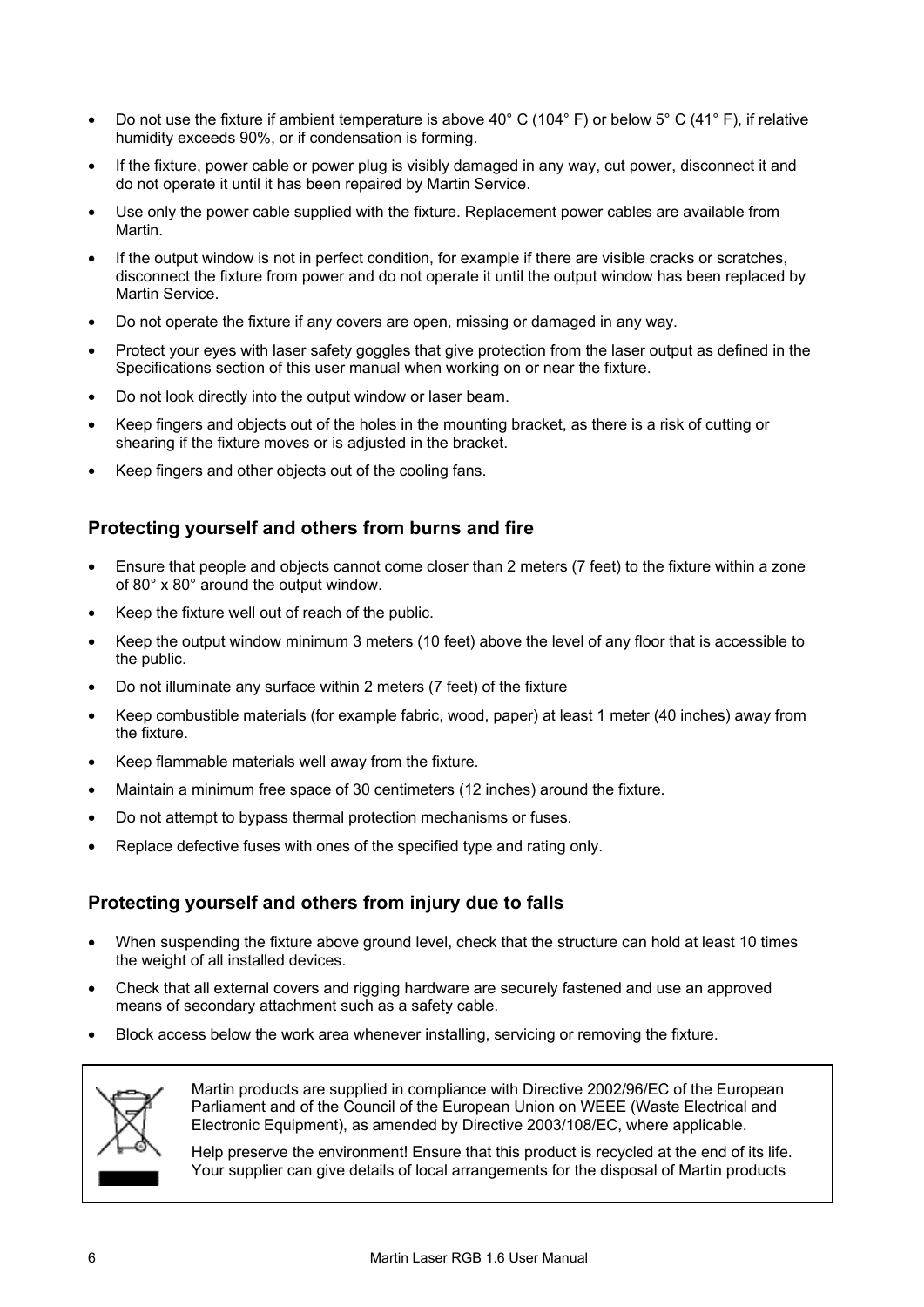### *Introduction*

Thank you for selecting the Martin RGB Laser 1.6™. This laser fixture is designed to give full access to laser light effects and projections using a regular lighting desk with DMX output or an advanced laser controller.

The RGB Laser 1.6 is supplied with a library of standard beam and graphic effects stored in internal memory and controllable by DMX. A PC software package supplied with the fixture allows effects to be taken from a library or created, edited and stored in internal memory. Effects editing is intuitive and userfriendly, with parameters, image and text editing in a familiar Windows environment. Effects can be projected in real time by the RGB Laser 1.6 while they are edited.

The RGB Laser 1.6 also has a standard ILDA analog connection, and can be controlled using any ILDAcompatible laser control device.

A range of fail-safe systems shut down the laser if the operator attempts to project a beam that is static and concentrated enough to cause injury.

### **Features**

- Direct RGB color mixing through analog modulation
- White-light laser with balanced cool white
- Adjustable white balance
- Onboard show playback system with 432 cues available
- Library of 288 cues supplied pre-installed
- Real-time effect programming, editing and viewing
- USB 2.0 PC interface
- DMX controllable
- Stand-alone demo mode with 256 cues available
- Stand-alone (autostart) mode
- Can be operated with any ILDA compatible controller
- Fail-safe laser radiation protection systems
- Temperature stabilized
- Dust-free sealed optics
- Rugged, compact design
- Auto-sensing power supply: 100-240 VAC, 50/60Hz
- Wide ambient temperature range from 5° C (41° F) non-condensing to 40° C (104° F)
- Rated diode life of 10 000 hours (at 80% output), giving minimal service cost and downtime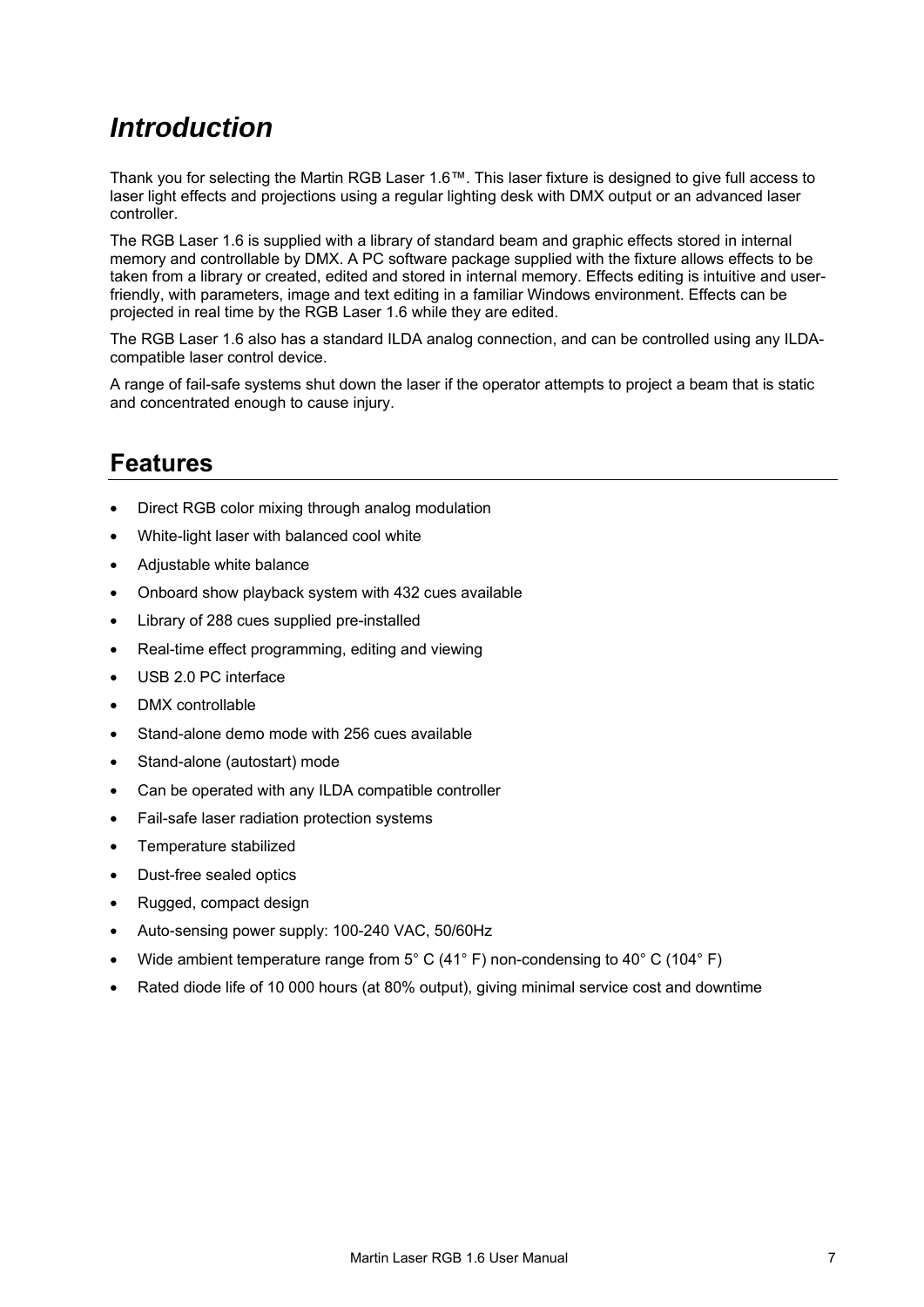### **Storage temperature**

Diode laser devices are subject to internal thermal stresses that have a small effect on beam precision over time if the device is exposed to temperature fluctuation. The effect on precision is minimal: after 100 cycles of being warmed from 5°C (41°F) up to 40°C (104°F) and back again, RGB beam drift will be less than 1% of beam diameter. However, for maximum beam precision over the RGB Laser 1.6's lifetime, store the fixture at room temperature and keep ambient temperature as stable as possible.

### **Temperature stabilization at power on**

*Important! When power is applied, laser output may be disabled for between 1 and 10 minutes while diode temperature stabilizes.* 

When the RGB Laser 1.6 fixture is powered on, laser output is disabled and the message **Warming up** appears in the display until the laser operating temperature has stabilized:

- At room temperature of 20-25°C (68-77°F), stabilization takes approximately one minute.
- At the two extremes of the ambient temperature range the fixture can operate in, i.e. at 40°C (104°F) or 5°C (41°F), stabilization takes approximately 10 minutes.

Maximum diode lifetime is obtained if the laser is only used at stabilized operating temperature. We therefore recommend you wait for minimum one minute after powering on before you activate the beam.

### **Internal memory**

The RGB Laser 1.6 has 128 MB of internal flash memory available for storing cues and settings. It is supplied with 288 cues stored in memory. Cues can be uploaded to memory using a PC running the supplied Martin Laser Show software and connected to the RGB Laser 1.6 using the supplied USB to 6 pin XLR adapter cable.

The internal memory uses a special file system and is supplied correctly formatted. The memory can be reformatted using **Tools → Format card…** in the Martin Laser Show software, but reformatting should only be carried out if the show software reports that there is a memory error while uploading cues.

Instructions for projecting and uploading cues are provided in the Operation section of this manual.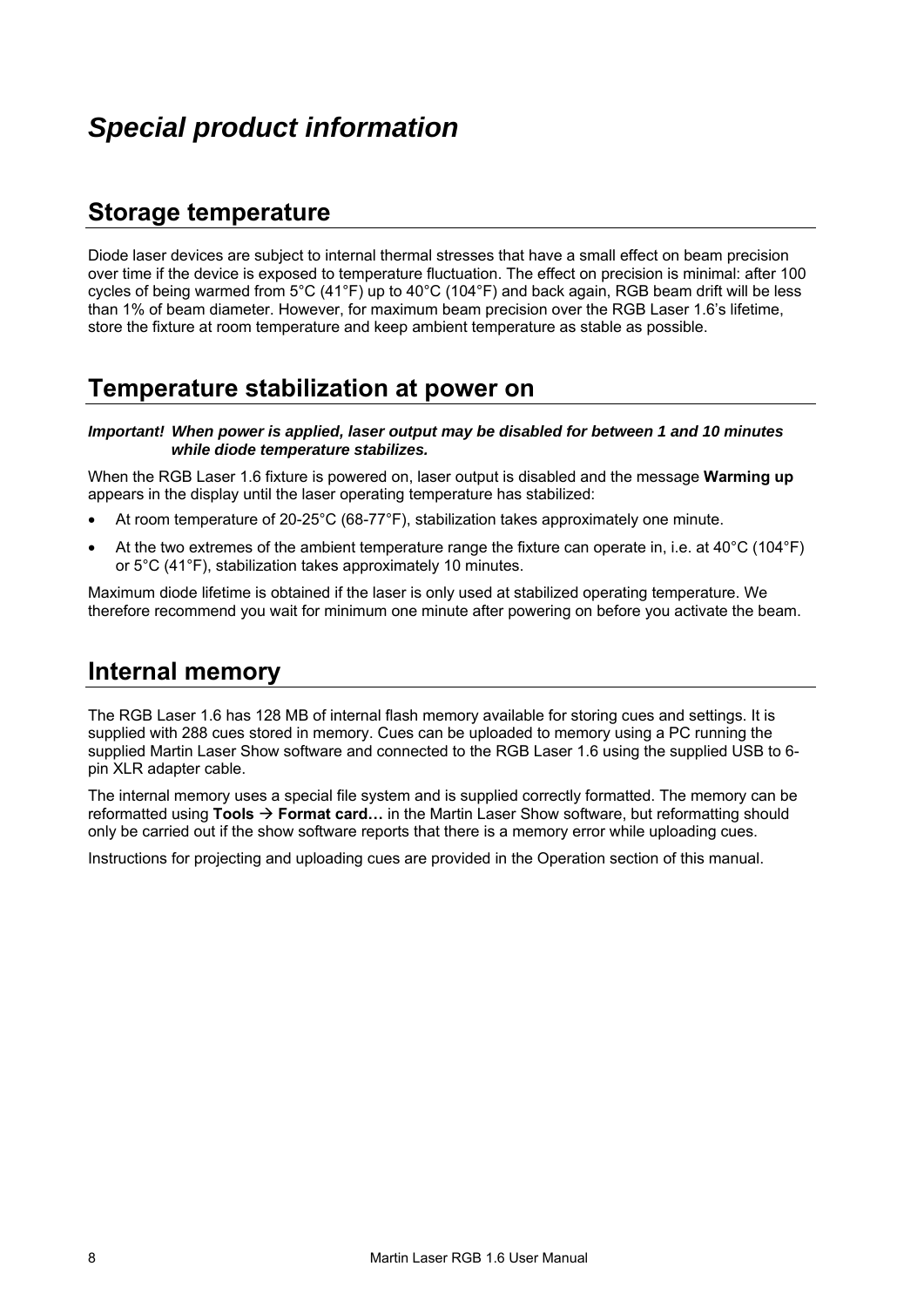### *Installation*

*Warning! Read 'Safety Information' on page 5 before installing the Martin RGB Laser 1.6.* 

### **Connecting to AC power**

*Warning! Local AC power must have both overload and ground fault (earth leakage) protection.* 

The RGB laser 1.6 power supply is fully auto-sensing and the fixture can be connected to AC power at any nominal voltage from 100 - 240 VAC at 50 or 60 Hz.

#### **Installing a power plug**

#### *Warning! For protection from dangerous electric shock, the fixture must be grounded (earthed). Consult a qualified electrician if you have any doubts about proper installation.*

The RGB Laser 1.6 is supplied with three IEC-type power cables: one with a Schuko (Euro) plug, one with a US plug, and one with no plug.

If neither of the first two power cables matches your local power outlets, fit the third cable with a suitable grounding-type (earthed) power plug, following the plug manufacturer's instructions. Connect the yellow and green wire to ground (earth), the brown wire to live, and the blue wire to neutral. The table below shows some pin identification schemes.

| Wire         | Pin     | <b>Marking</b> | <b>Screw color</b> |
|--------------|---------|----------------|--------------------|
| brown        | live    | "  "           | yellow or brass    |
| blue         | neutral | "N"            | silver             |
| yellow/green | ground  | ⊌              | green              |

### **Physical installation**

The RGB laser 1.6 may be suspended at any angle from a suitable support such as a truss, placed on a horizontal surface resting on its rubber feet, or fastened to a surface.

*DANGER! Ensure that people and objects cannot come closer than 2 meters (7 feet) to the fixture within a zone of 80° x 80° around the output window.* 

> *The RGB laser 1.6 must be positioned well out of reach of the public. The output window must be kept minimum 3 meters (10 feet) above the level of any floor that is accessible to the public.*

 *Do not illuminate any surface within 2 meters (7 feet) of the fixture. Locate the fixture at least 1 meter (4 feet) from any combustible materials (wood, fabric, paper, etc.) and well away from any flammable materials. Leave 30 centimeters (12 inches) minimum free space around the fixture.*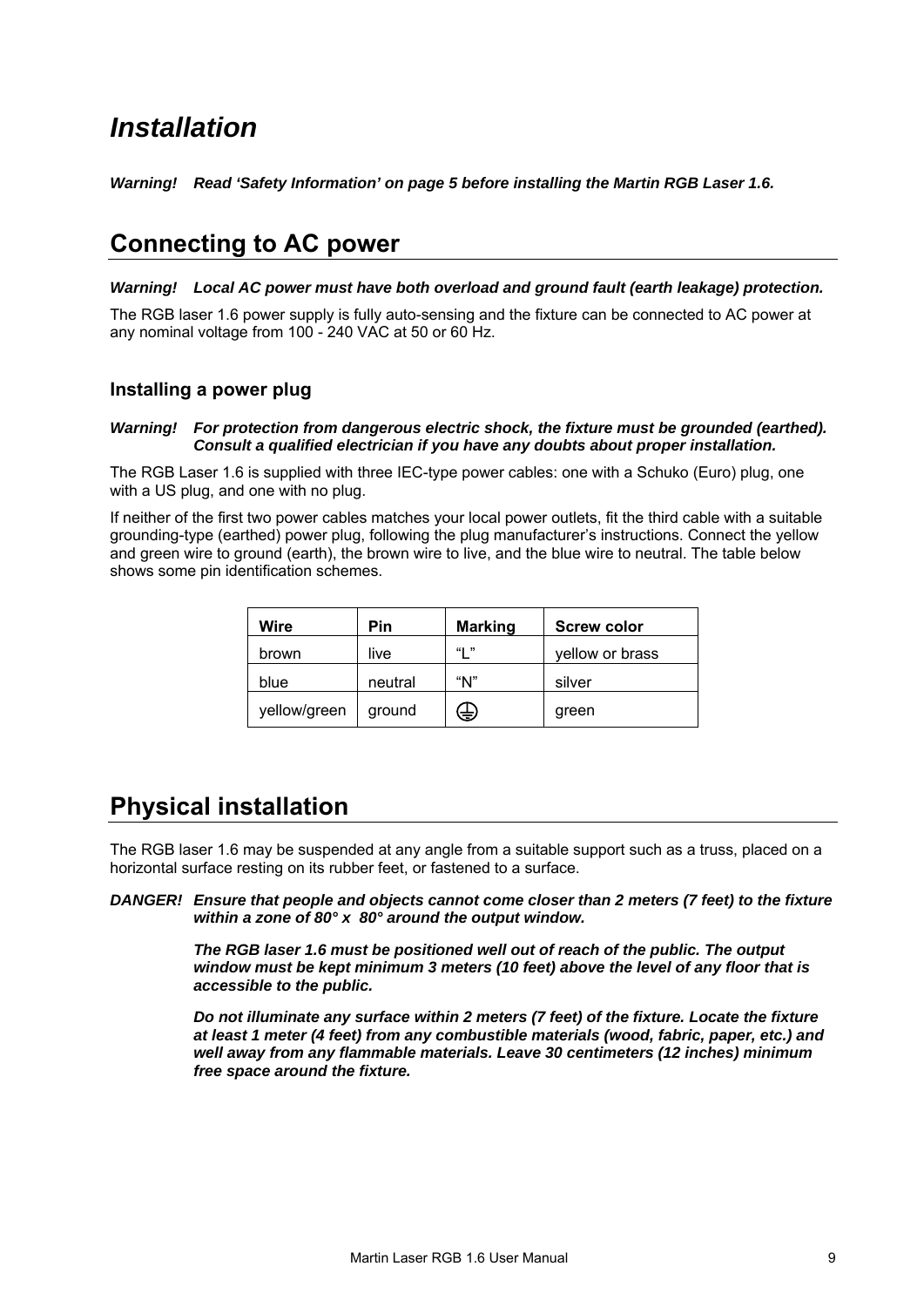#### **Suspending from a support**

*Warning! Block access below the work area and work from a stable platform when installing, servicing or removing the machine.* 

> *Use a secure secondary attachment such as a safety wire that can hold at least 10 times the weight of the machine.*

 *Keep fingers and other objects out of the holes in the mounting brackets.* 

Rigging clamps, omega brackets, fasteners and safety wires are available as accessories from your Martin supplier.

To suspend the fixture from a support:

- 1. Ensure that any structure used to support the machine can support at least 10 times the total weight of all installed fixtures, clamps, cables, auxiliary equipment, etc.
- 2. Ensure that all rigging clamps and fasteners are undamaged and can support at least 10 times the machine's weight.
- 3. Bolt a rigging clamp to the fixture's flying bracket using a grade 8.8 (minimum) M12 bolt and lock nut, or as recommended by the clamp manufacturer, through the 13 mm hole in the center of the mounting bracket.
- 4. Loop a safety wire that can hold at least 10 times the weight of the machine through/over the support and around one of the four corner pillars that connect the fixture's upper and lower modules. Do not simply loop the safety wire around the flying bracket, as this will leave the fixture unsecured.
- 5. See illustration on right. Keep fingers and other objects out of the holes in the mounting bracket. Loosen the swivel lock Allen screws approximately one full turn, tilt the fixture to the desired angle and retighten the screws.



6. Ensure that fixture, rigging hardware and safety attachment are secure and that the output window is minimum 3 meters (10 ft.) above any publicly accessible floor before applying power.

#### **Placing on a horizontal surface**

The RGB laser 1.6 can be placed or permanently installed on a level horizontal surface resting on its rubber feet.

To install the fixture on a horizontal surface:

- 1. Ensure that the surface is level, stable and capable of supporting at least ten times the weight of the machine.
- 2. Secure the machine so that it cannot slide, fall, or tilt, even if vibration from audio equipment or another source is present.
- 3. Eliminate any risk of loss of alignment or contact by members of the public.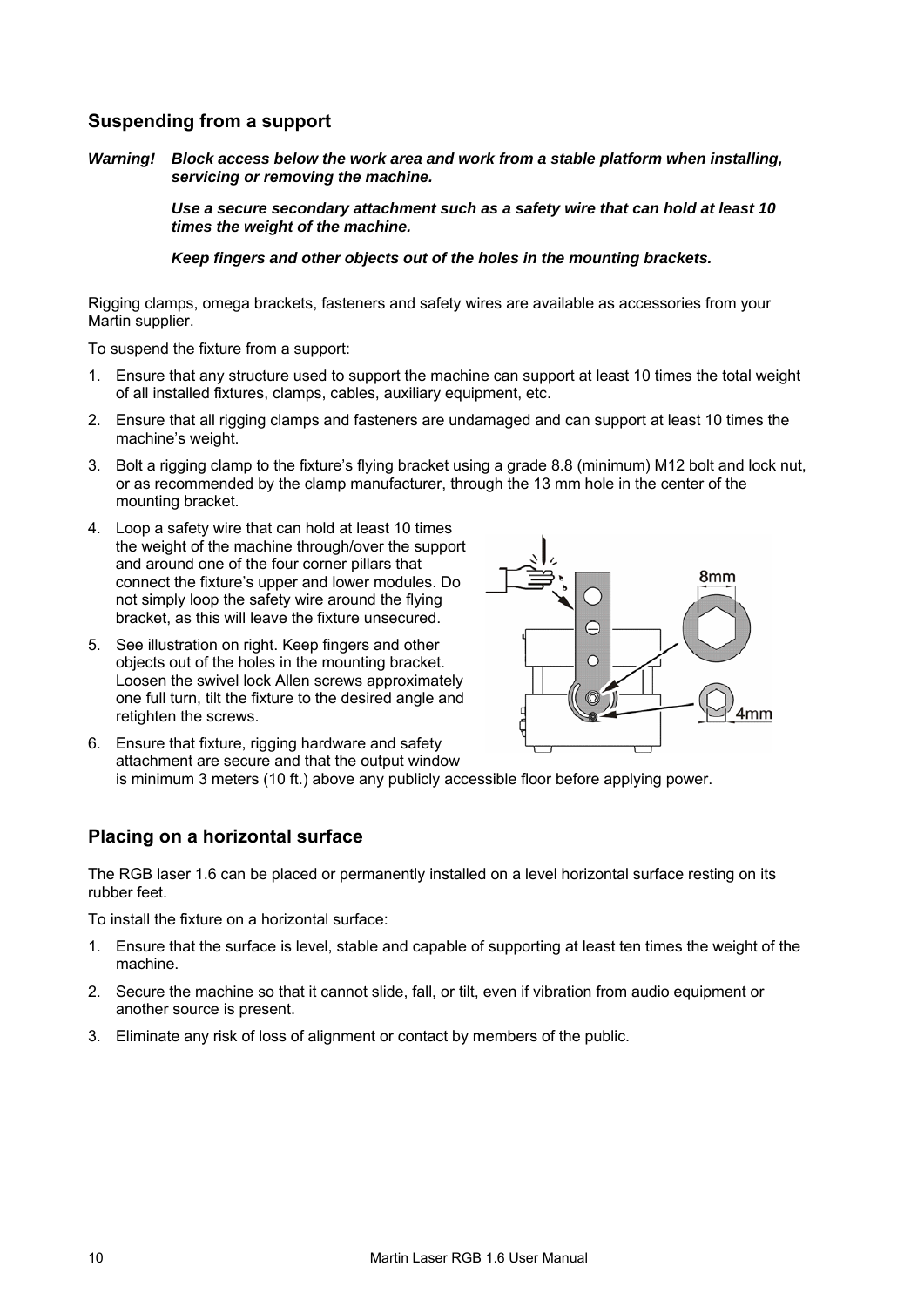### **Connecting to external devices**

#### **Connecting to a PC**

The RGB Laser 1.6 can be connected to a PC running the Martin RGB Laser Show software via the 6-pin XLR socket on the upper rear panel. Use the 6-pin XLR to USB adapter cable supplied with the fixture.

Note how connecting to a PC affects demo mode:

- If a PC is connected *first* and the RGB Laser 1.6 is then powered on, demo mode will be disabled until the fixture is powered off and then on again with no PC connected.
- If a PC is connected *after* the RGB Laser 1.6 has been powered on, demo mode will be disabled until the PC is disconnected again – in this case there is no need to power the fixture off and on to enable demo mode.

#### **Connecting to a DMX data link**

The RGB Laser 1.6 DMX data connections are XLR type, wired with pin 1 to ground, pin 2 to signal - (cold), and pin 3 to signal + (hot). This is the standard configuration for DMX devices.

To connect to the DMX data link:

- 1. Power all devices off.
- 2. Run a data cable from the DMX output of the DMX controller or the previous fixture on the data link to the RGB Laser 1.6's **DMX IN** socket
- 3. Either:
	- run a data cable from the **DMX OUT** socket of the RGB Laser 1.6 to the IN socket of the next fixture, or
	- terminate the DMX link by inserting a 5-pin XLR male termination plug into the data output of the last fixture. A termination plug is simply an XLR connector with a 120 Ohm, 0.25 W resistor soldered across pins 2 and 3.

#### **Connecting to an ILDA analog control device**

The RGB laser 1.6 has a symmetrical ILDA standard 25-pin Sub-D input connector and a 1:1 wired 25-pin Sub-D output (throughput) connector for connection to an ILDA control link.

#### *ILDA analog Sub-D connector pinout*

The pinout and maximum voltages for the ILDA standard Sub-D connectors are as follows:

| Pin            | Signal                     |
|----------------|----------------------------|
| 1              | $X + (horizontal) + 5.0 V$ |
| $\overline{2}$ | $Y + (vertical) + 5.0 V$   |
| 4              | Interlock A                |
| 5              | $Red + +2.5V$              |
| 6              | Green + $+2.5$ V           |
| 7              | Blue + $+2.5V$             |
| 13             | Shutter $+5.0V$            |
| 14             | $X - (horizontal) - 5.0 V$ |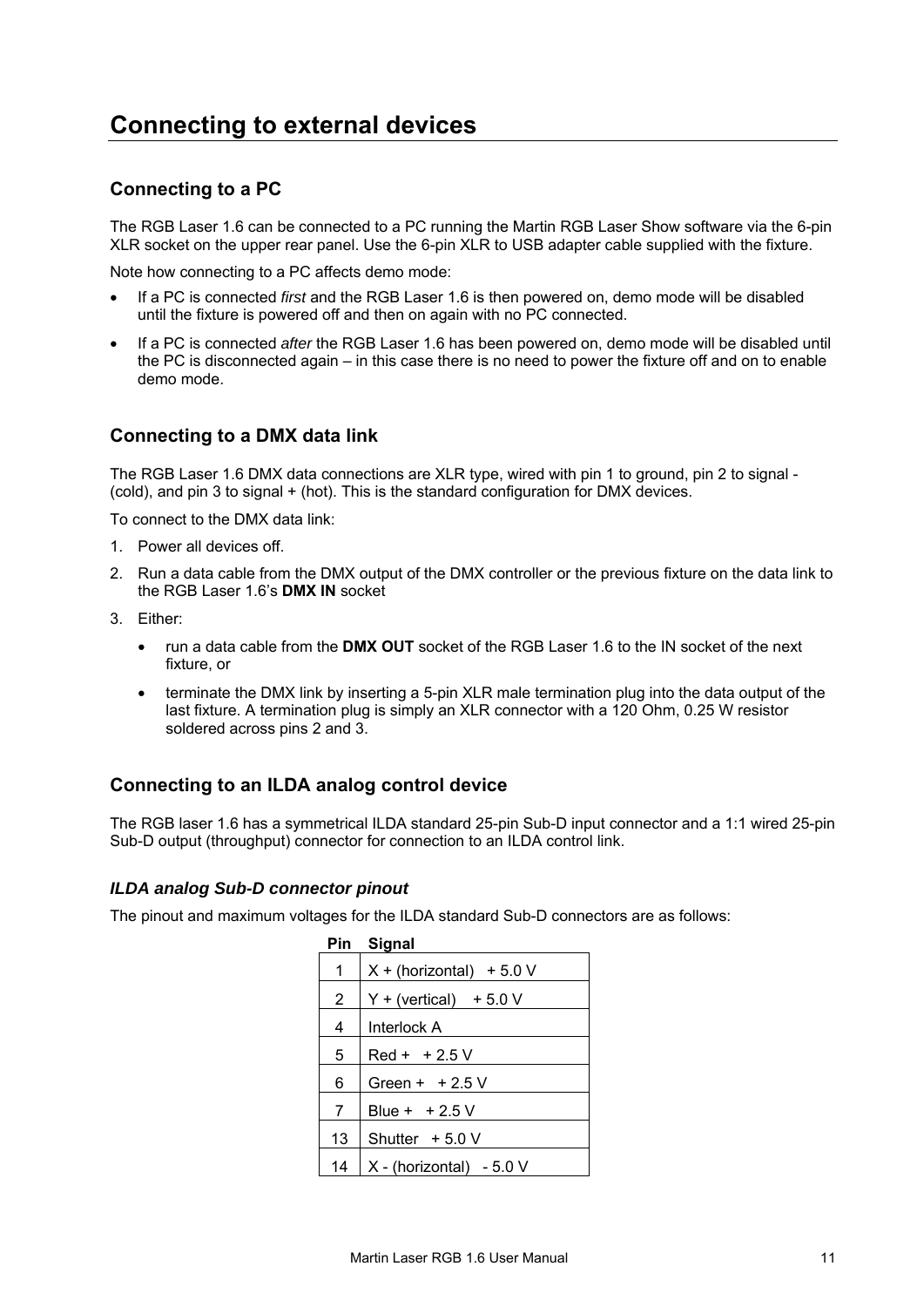| 15 | $Y - (vertical) - 5.0 V$ |
|----|--------------------------|
| 17 | Interlock B              |
| 18 | Red - - 2.5 V            |
| 19 | Green - $-2.5$ V         |
| 20 | Blue - - 2.5 V           |
| 25 | Ground                   |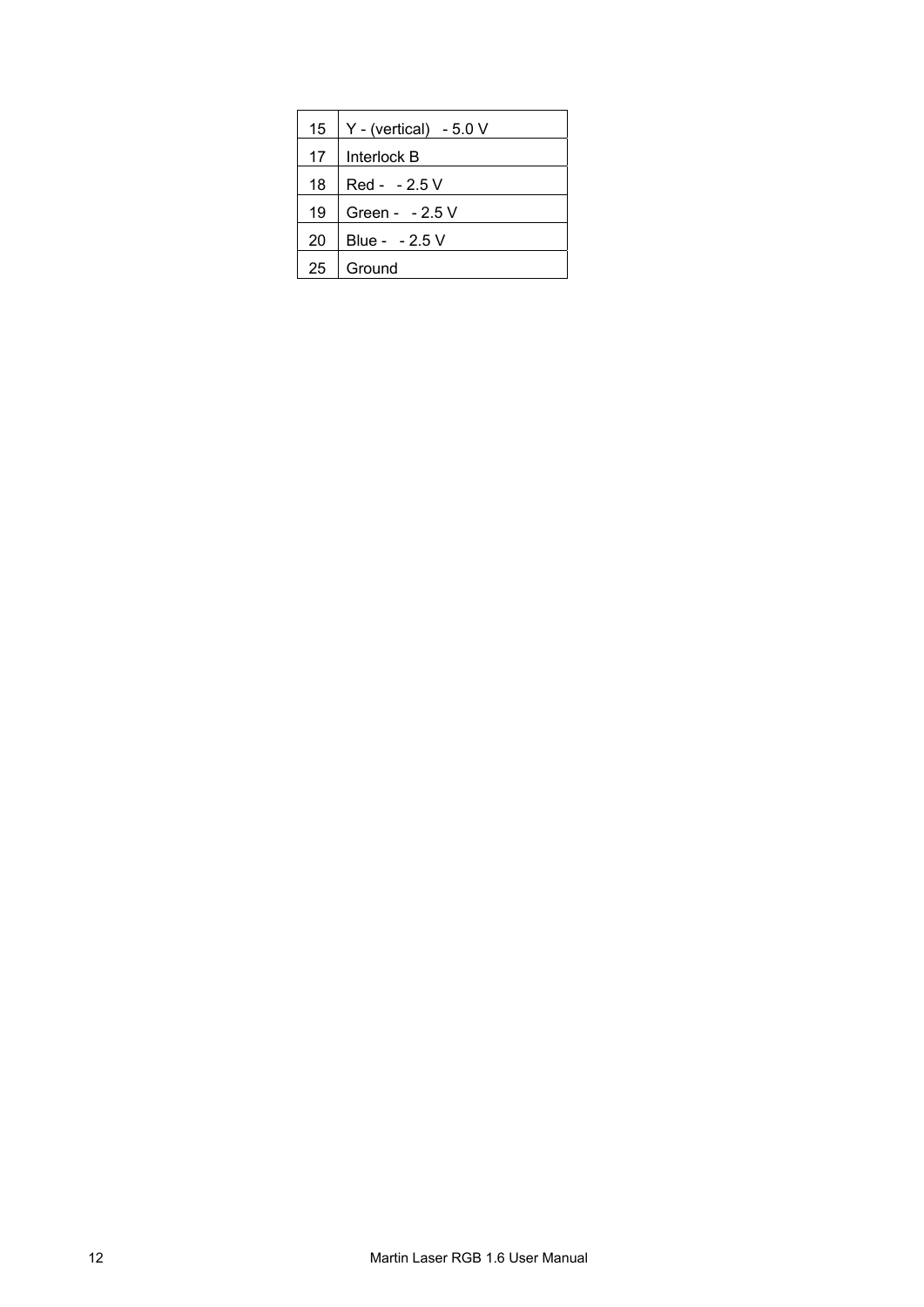### *Operation*

*DANGER! Read 'Safety Information' on page 5 before operating the Martin RGB Laser 1.6.* 

 *Only Laser Safety Officers who are officially certified by a regulatory body or authorized training organization are allowed to use the Martin RGB Laser 1.6. The Laser Safety Officer is responsible for all aspects of use of this laser, including ensuring that all locally applicable safety laws and regulations are observed. The security key for the key switch must stay with the Laser Safety Officer at all times.* 

 *Before powering on or operating the RGB Laser 1.6, make sure that there will be no risk from sudden exposure.* 

 *Do not allow people or objects to come within 2 meters (6.5 feet) of the RGB Laser 1.6 in the 80° horizontal, 80° vertical projection zone in front of the output window while the fixture is connected to power.* 

 *Protect your eyes with laser safety goggles that are suitable for the RGB Laser 1.6 emissions listed in the specifications section of this manual when working on or near the fixture, unless you have made sure that the fixture is powered off and that power cannot be reapplied. Do not look directly into the output window or laser beam.* 

 *Use of controls or adjustments or performance of procedures other than those specified in this user manual may result in hazardous radiation exposure.* 

*Important! Lasers are sensitive to temperature conditions. Do not operate the RGB Laser 1.6 at ambient temperatures below 5°C (41°F) or above 40°C (104°F), or you will cause damage to the diodes that is not covered by the product guarantee.* 

> *Note that the heatsink between upper and lower modules can reach up to 55°C (131°F) when operating at close to the upper ambient temperature limit.*

### **Monitoring fixture status**

#### *DANGER! See illustration on right. When the EMISSION LASER ON LED is lit, the laser is enabled and can project a beam without any other warning.*

The RGB Laser 1.6 has two feedback LEDs and a backlit LCD display that allow you to monitor the status of the fixture:

- The **EMISSION LASER ON** LED lights when the laser is enabled, whether it is projecting a beam or not. It is an important safety indicator.
- The **DMX** and **USB** LEDs on the lower rear panel light when the fixture is receiving valid DMX data or there is a USB connection to a PC respectively.

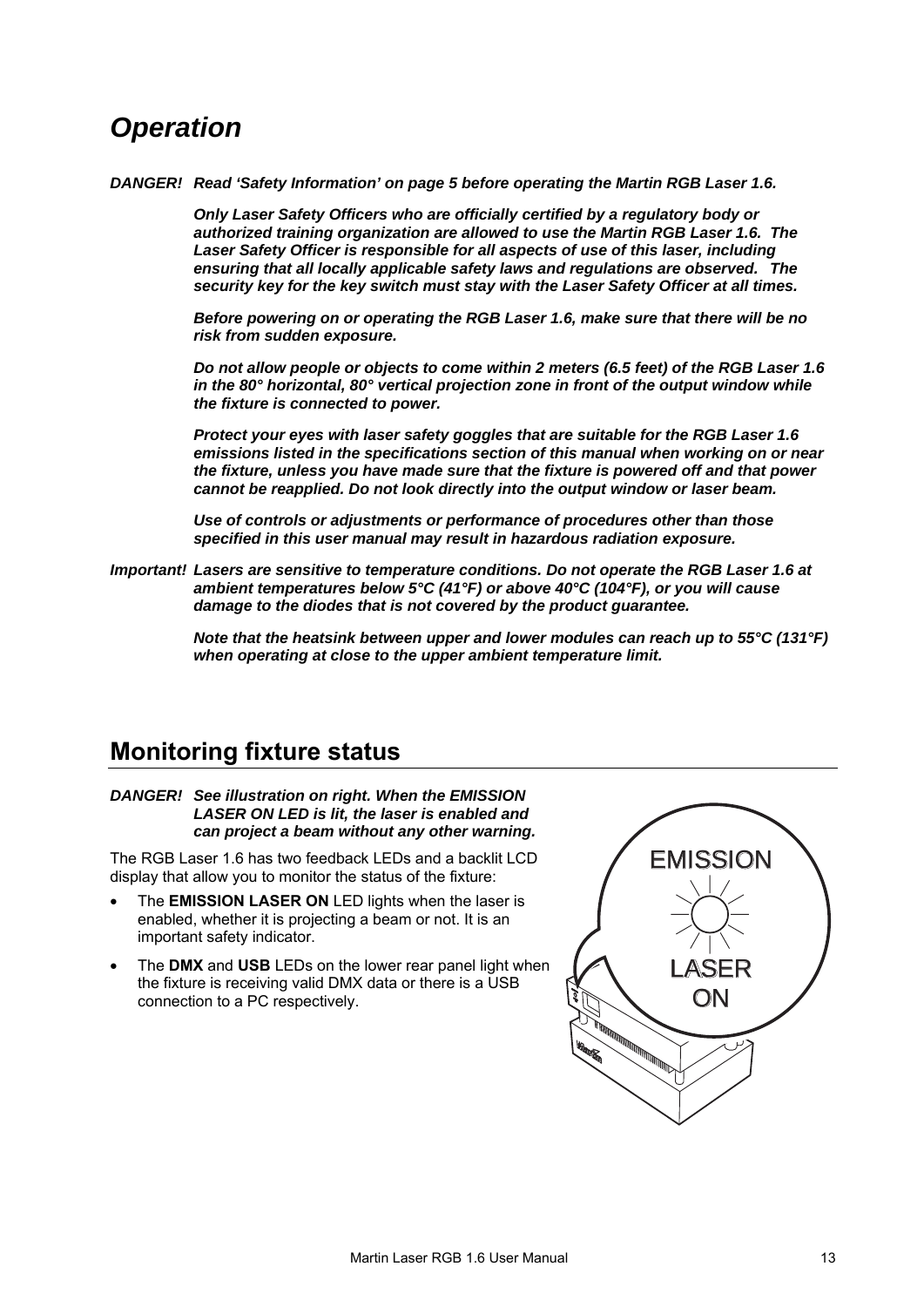#### **Status messages in the display**

When you power the fixture on at the main power switch, the fixture's current status appears in the display:

| <b>Status message</b>       | Is displayed when                                                                                                                                                                                                                                                           |
|-----------------------------|-----------------------------------------------------------------------------------------------------------------------------------------------------------------------------------------------------------------------------------------------------------------------------|
| Laser                       | the keyswitch is in the OFF position, the interlock is open, or the housing is                                                                                                                                                                                              |
| off                         | open                                                                                                                                                                                                                                                                        |
| External                    | the keyswitch is in the <b>External</b> position and the fixture will respond to ILDA                                                                                                                                                                                       |
| <b>ILDA</b>                 | control signal input via the ILDA connector                                                                                                                                                                                                                                 |
| <b>Internal</b><br>DMX: XXX | the keyswitch is in the DMX position, and the fixture is using its internal<br>controller. The fixture will communicate with a PC running the Martin Laser<br>Show software and accept DMX control signal input via the DMX connector<br>(XXX is the fixture's DMX address) |

Each time the keyswitch is turned to a new position, the display shows the new status.

If the interlock or the housing is open, the display shows **Laser off** regardless of keyswitch position.

### **Using the control panel and display**

The RGB Laser 1.6's onboard control panel and backlit LCD display allow you to read fixture status data, adjust settings and set the fixture's DMX address.

#### **Control panel**

The buttons grouped together on the control panel have the following functions:

The **+** and **–** (plus and minus) buttons scroll through the main menu.

Main menu items are underlined with a line of stars  $*******$ .

Once you have scrolled to the main menu item that you want to adjust, the **▲** and **▼** (up and down) buttons scroll through the submenus.

Once you are in a submenu, the **+** and **–** buttons adjust values in the submenus. These buttons have no effect in the **Info** menu because there are no values to adjust.

The **ENTER** button in the center is used to start and stop selected cues in **Demo** mode and to reset values in the **Settings** menu.



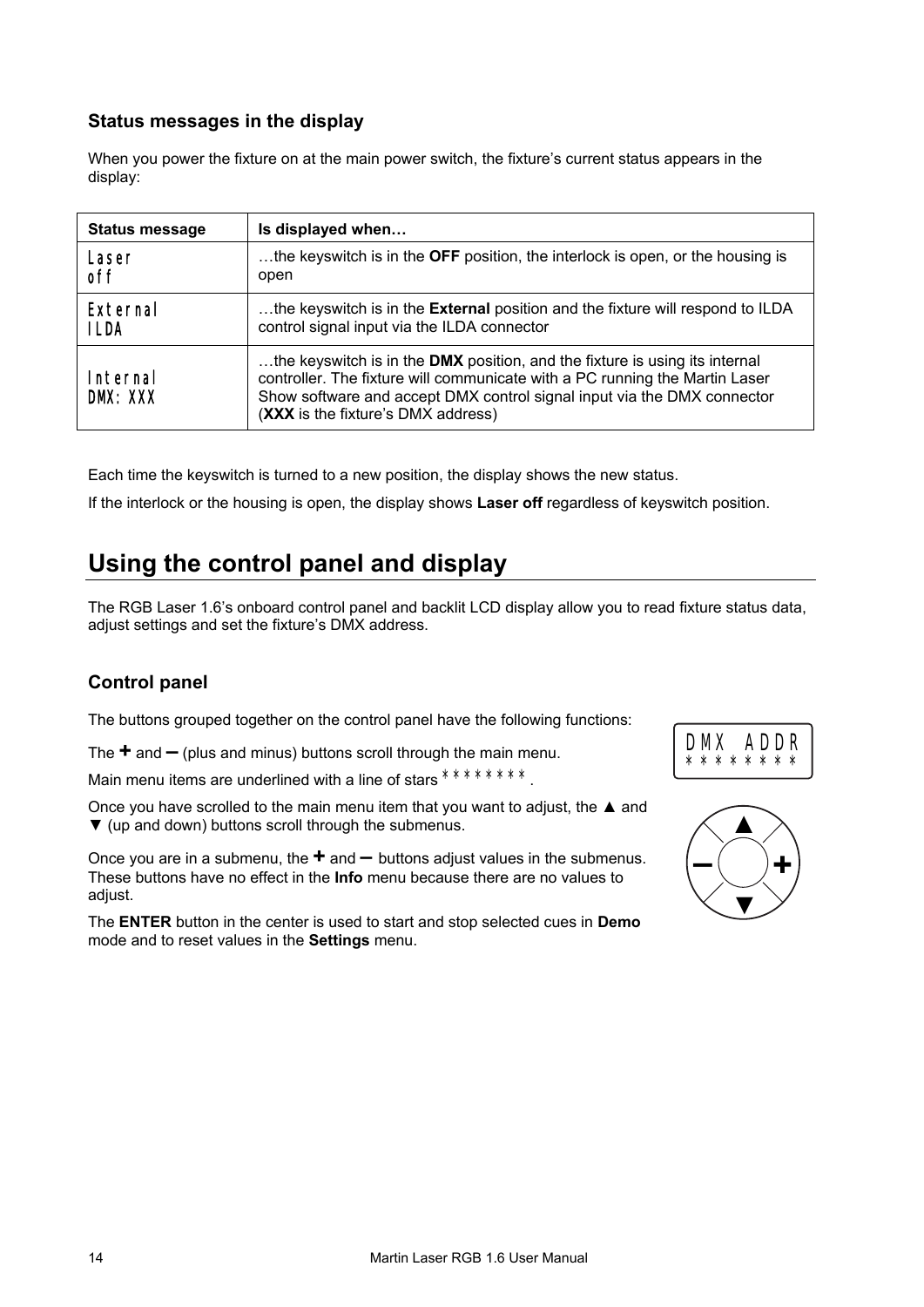#### **Control menus**

|  | The table below gives an overview of the menus, submenus and functions or values in the control panel. |  |
|--|--------------------------------------------------------------------------------------------------------|--|
|  |                                                                                                        |  |
|  |                                                                                                        |  |
|  |                                                                                                        |  |

| Main menu            | <b>Submenu</b>       | <b>Function/values</b>                                                                                                               |  |
|----------------------|----------------------|--------------------------------------------------------------------------------------------------------------------------------------|--|
| DMX ADDR<br>******** |                      | $0 - 508$                                                                                                                            |  |
| Info                 | Software             | Current fixture software version.                                                                                                    |  |
|                      | $Temp. \angle C$     | Baseplate temperature.                                                                                                               |  |
|                      | Temp. ¿F             | Baseplate temperature (degrees Fahrenheit).                                                                                          |  |
|                      | Total Hrs.           | Total hours of fixture operation.                                                                                                    |  |
| ******               | LD Hrs.              | Total hours of operation of the laser diodes.                                                                                        |  |
|                      | Power R              | Average power output in mW of red laser.                                                                                             |  |
|                      | Power G              | Average power output in mW of green laser.                                                                                           |  |
|                      | Power B              | Average power output in mW of blue laser.                                                                                            |  |
|                      | Size X               | Horizontal size and orientation (flip): from -512 to +512<br>Default = +512 (100%).                                                  |  |
|                      | Size Y               | Vertical size and orientation (flip): from -512 to +512<br>Default = +512 (100%).                                                    |  |
|                      | Offset X             | Horizontal position: from -512 to +512<br>Default = 0 (center position).                                                             |  |
| Settings             | Offset Y             | Vertical position: from -512 to +512<br>Default = 0 (center position).                                                               |  |
| *******              | Gain R               | Red laser gain $0 - 100\%$ : $0 - 255$<br>Default = 255 (100%).                                                                      |  |
|                      | Gain G               | Green laser gain 0 - 100%: 0 - 255<br>Default = 255 (100%).                                                                          |  |
|                      | Gain B               | Blue laser gain 0 - 100%: 0 - 255<br>Default = 255 (100%).                                                                           |  |
|                      | Enter to reset!      | Press ENTER to set all the values in the Settings menu to<br>default values.                                                         |  |
|                      | Enter to<br>start XX | Press <b>ENTER</b> to start the selected cue.                                                                                        |  |
| Demo<br>********     | Enter to<br>stop XX  | Press ENTER to stop the cue that is currently running.                                                                               |  |
|                      | ïΪ.<br>Page: XX      | Select page $1 - 8$ from the pages of cues stored in fixture<br>memory (top line of display shows status message: see<br>next page). |  |
|                      | ïΪ.<br>Cue: XX       | Select cue $1 - 32$ from the currently selected page of cues<br>(top line of display shows status message: see next page).           |  |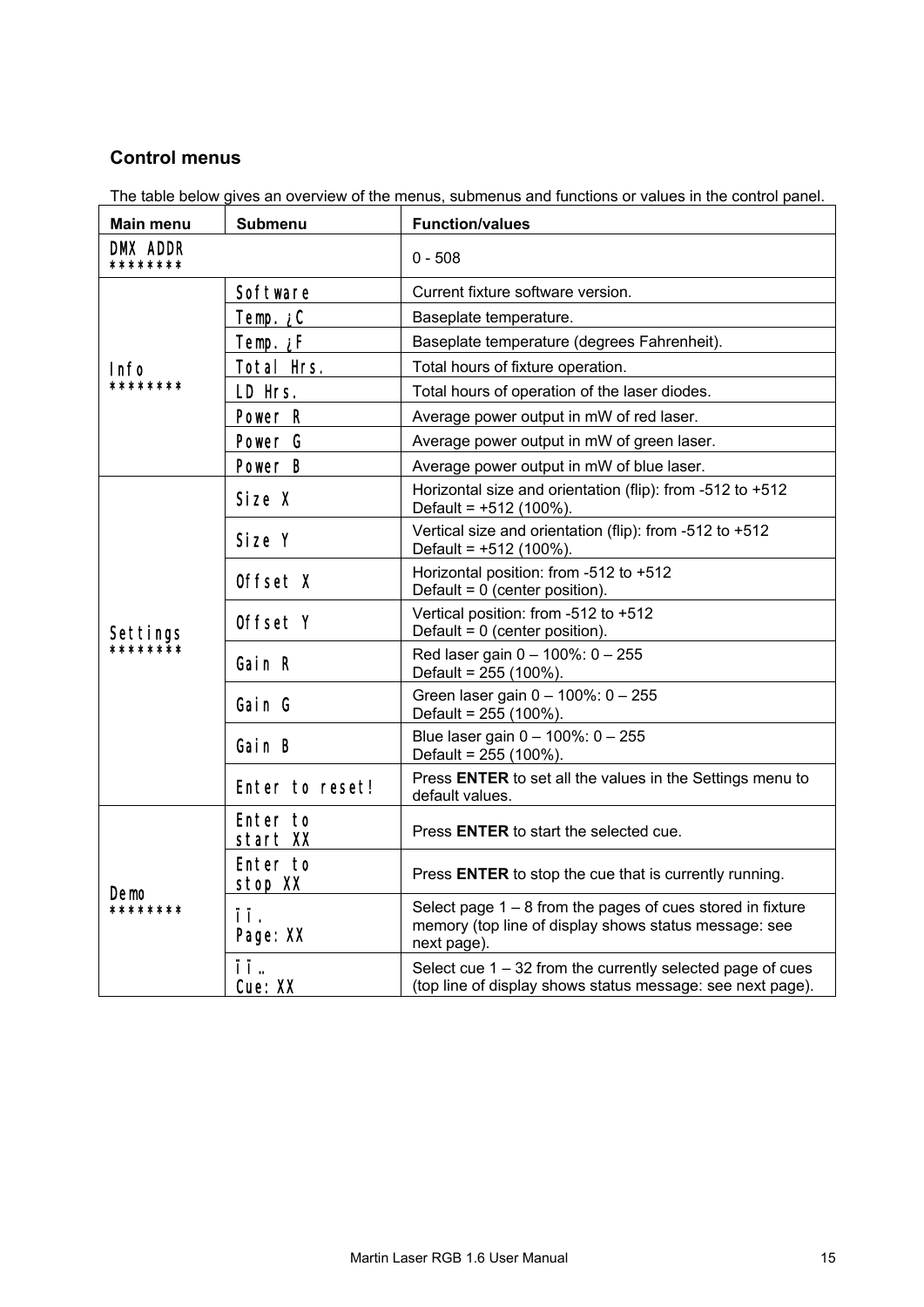The following status messages are displayed in the top line of the display in demo mode:

| <b>Message</b>      | Indicates that                                                                                                                                                                                                                                                                                                                                           |
|---------------------|----------------------------------------------------------------------------------------------------------------------------------------------------------------------------------------------------------------------------------------------------------------------------------------------------------------------------------------------------------|
| <b>IDLE</b><br>     | the fixture is ready.                                                                                                                                                                                                                                                                                                                                    |
| <b>PLAY</b><br>     | a cue is already running.                                                                                                                                                                                                                                                                                                                                |
| <b>BUSY</b><br>     | the fixture is receiving signals from a PC running Martin Laser Show<br>software or from a DMX controller (demo mode will become available again as<br>soon as the PC or the DMX controller is disconnected or powered off).                                                                                                                             |
| <b>DISABLED</b><br> | either the fixture detected a connection to a PC at power on (demo mode is<br>disabled until the PC is powered off and on again with no PC connected),<br>or stand-alone autostart mode has been activated in the Martin Laser Show<br>software (demo mode is disabled until stand-alone autostart mode is de-<br>activated in the Laser Show software). |
| <b>ERROR</b><br>    | the internal memory is corrupt or incorrectly formatted                                                                                                                                                                                                                                                                                                  |

#### **Fixture information readouts**

The **Info** menu in the control panel has the following submenus:

- Software: Displays fixture's internal firmware version.
- **Temp.**  $\angle C$ : Internal baseplate temperature. In normal conditions, this should stay between 24° C and 28° C. If it falls below 15° C or rises above 30° C, the ambient temperature may be outside the specified limits. If you do not bring the ambient temperature back to within the limits, the laser may shut down. Displays  $\bigwedge$  while the fixture is warming up,  $\Psi$  while the fixture is cooling down and \* when stable optimum temperature is reached.
- Temp. ¿F: Identical to above but in degrees Fahrenheit.
- Total Hrs.and LD Hrs.: Display the total number of hours of fixture operation and the number of hours with laser diodes active since manufacture. These counters are not userresettable.
- Power R, Power G, Power B: Display power readings for red, green and blue laser diodes, measured at the sources inside the fixture and averaged over several samples while the laser is modulated..

#### **Fixture settings and manual adjustment**

As well as the adjustments available in the show software (see 'Live control during playback' on page 26), fixture settings can be adjusted using the **Settings** menu in the control panel.

Adjusting **offset** and **size** for the x and y axes allows you to define your projection area and keep it within safe limits. There are two advantages to setting your safe projection area manually in this way:

1. You no longer need to pay attention to the risk of projecting outside your safe projection area when controlling offset and size (zoom) via the control desk.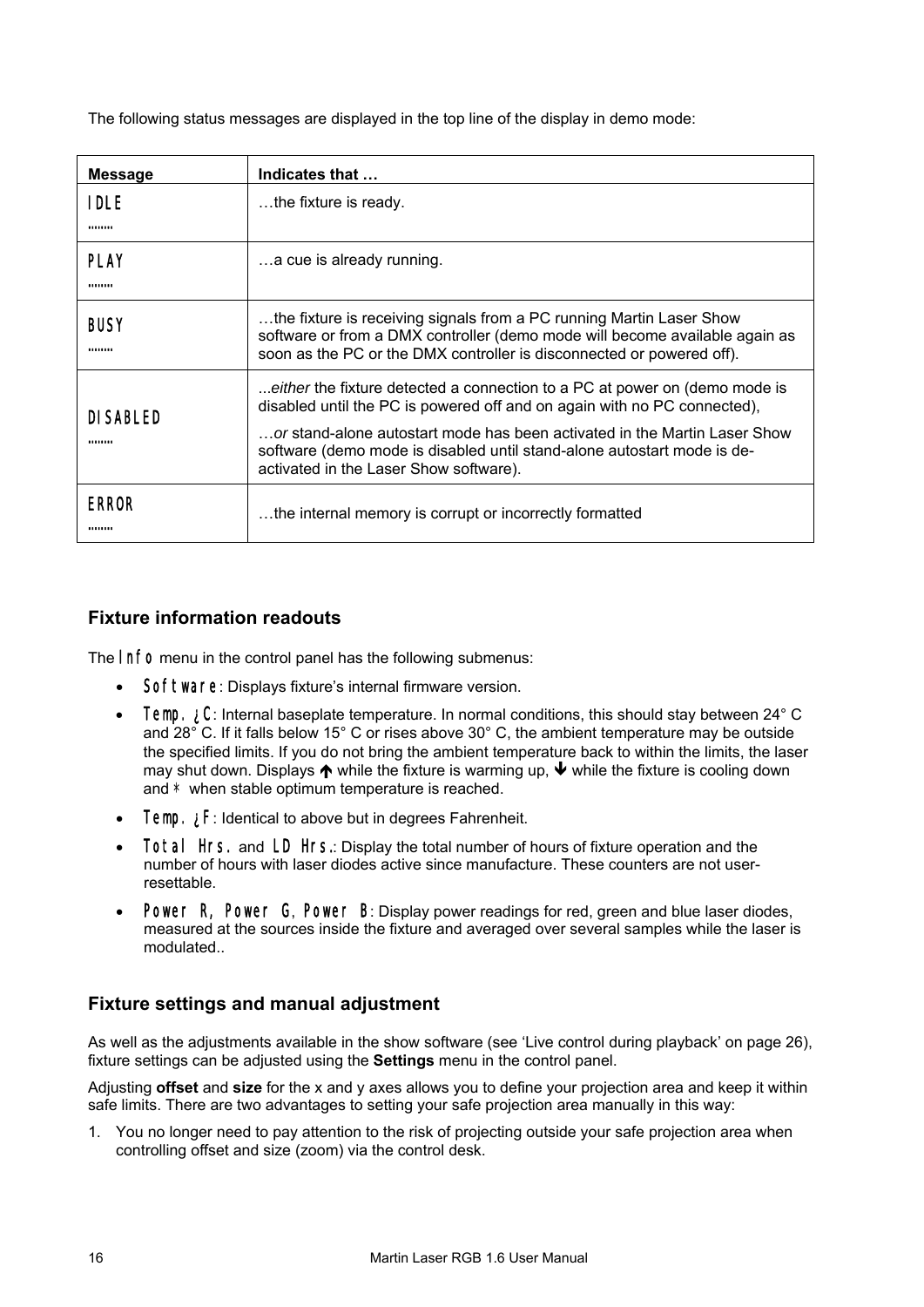2. You have the full resolution of the DMX signal available to control offset and size (zoom) via the control desk.

The following settings are available:

- Size X and Size Y: Allow adjustment of the size of the projection. The default value is +512 (100%). At negative values the image is flipped (reversed left-to-right or inverted). Negative value -512 gives a full-size flipped image. Flipping the image can be useful if the laser is being used with a mirror or for back projection, for example. When using two fixtures, you can obtain symmetrical effects by flipping the x axis on one fixture.
- Offset X and Offset Y: Move the projection without affecting projection size. You can use these controls to adjust the position of the projection to illuminate a specific area or avoid projecting into the public. The default value is 0 (center position, no offset).
- Gain R, Gain G, Gain B: Allow adjustment of color balance. The laser diode manufacturing process means that it is quite normal for output power of the three different colors to vary by up to ± 2.5%. Because of this, color balance adjustment may be necessary if you are running more than one fixture and want to obtain the same white light color temperature from each fixture. The default value is +512 (100%).
- Enter to reset! As soon as this menu item is displayed, pressing the **ENTER** button in the center of the control panel resets all the functions in the **Settings** menu to their default values.

#### **Demo mode**

The RGB Laser 1.6's demo mode lets you run cues  $1 - 32$  from pages  $1 - 8$  of the fixture memory without an external controller and without setting the fixture to stand-alone mode in the Martin Laser Show software.

Demo mode is NOT available:

- if the fixture is receiving signals from a PC running the Martin Laser Show software
- if the fixture has been powered on with a PC connected (it must be powered off then on again with no PC connected before demo mode is available)
- if the fixture is receiving signals from a DMX controller
- if the fixture has been set up using the Martin Laser Show software so that it automatically plays a cue at start-up (see Stand-alone mode on page 25).

### **Using the Martin RGB Laser Show Software**

The Martin RGB Laser Show software package is supplied with the product. The most recent version of the software can also be downloaded from the Support area of www.martin.com.

The Laser Show software allows you to

- Manage shows (save, backup, edit, transfer to storage media, etc.)
- Trigger cues by clicking on buttons with the mouse
- Upload frames or complete animations to the RGB Laser 1.6's internal memory
- Create and edit the frames and animations online (real time editing)
- Control several parameters live during cue playback
- Update the fixture firmware
- Select a cue to run in stand-alone (autostart) mode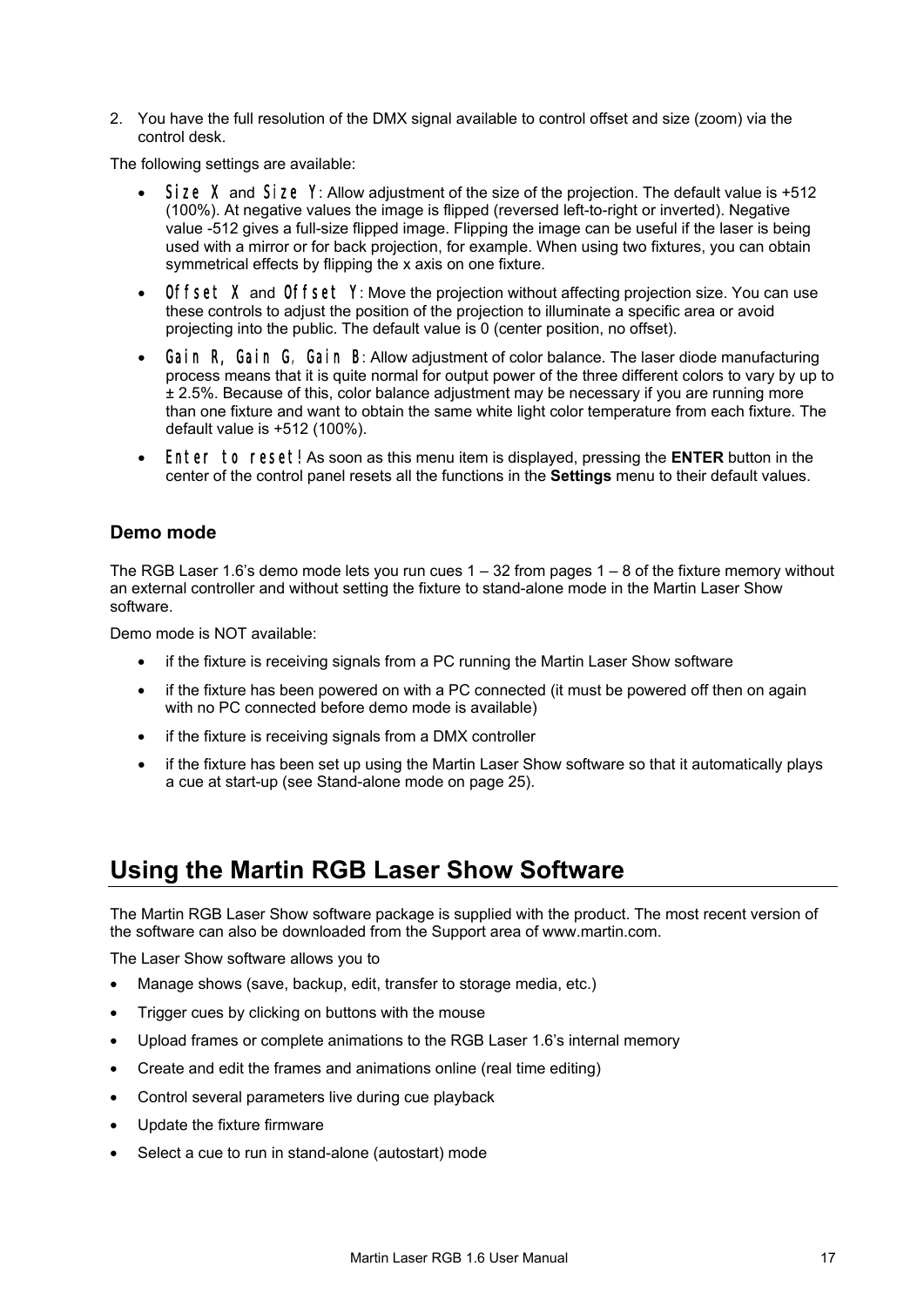If you use the show software online (i.e. with a Martin RGB Laser 1.6 connected and running), you can view edited cues in real time.

If you use the show software offline, certain functions – such as uploading – are disabled, but you can familiarize yourself with the software and prepare shows for upload at a later time.

#### **Managing shows in workspaces**

A workspace (\*.sws) file contains all the elements of a laser show packaged into one single file. Workspace files offer a convenient way of storing, backing up and transferring laser shows.

You can create a new workspace or open and save an existing workspace using the **File** menu.

#### **Previewing and triggering cues, selecting pages**

When you start the show software, the main window appears:



There are 48 cue buttons on each page. Each cue button carries an image of the cue's projection on a black background. Empty cues simply carry the word **Empty**.

The RGB Laser 1.6 is supplied with cues stored on pages  $1 - 6$ . Pages 7, 8 and 9 are empty and available for user-designed cues.

Click on any cue button that is not empty to preview or trigger that cue.

Pages are banks of cues. To change the active page, select one of the PAGE tabs 1 - 9 at the bottom of the window.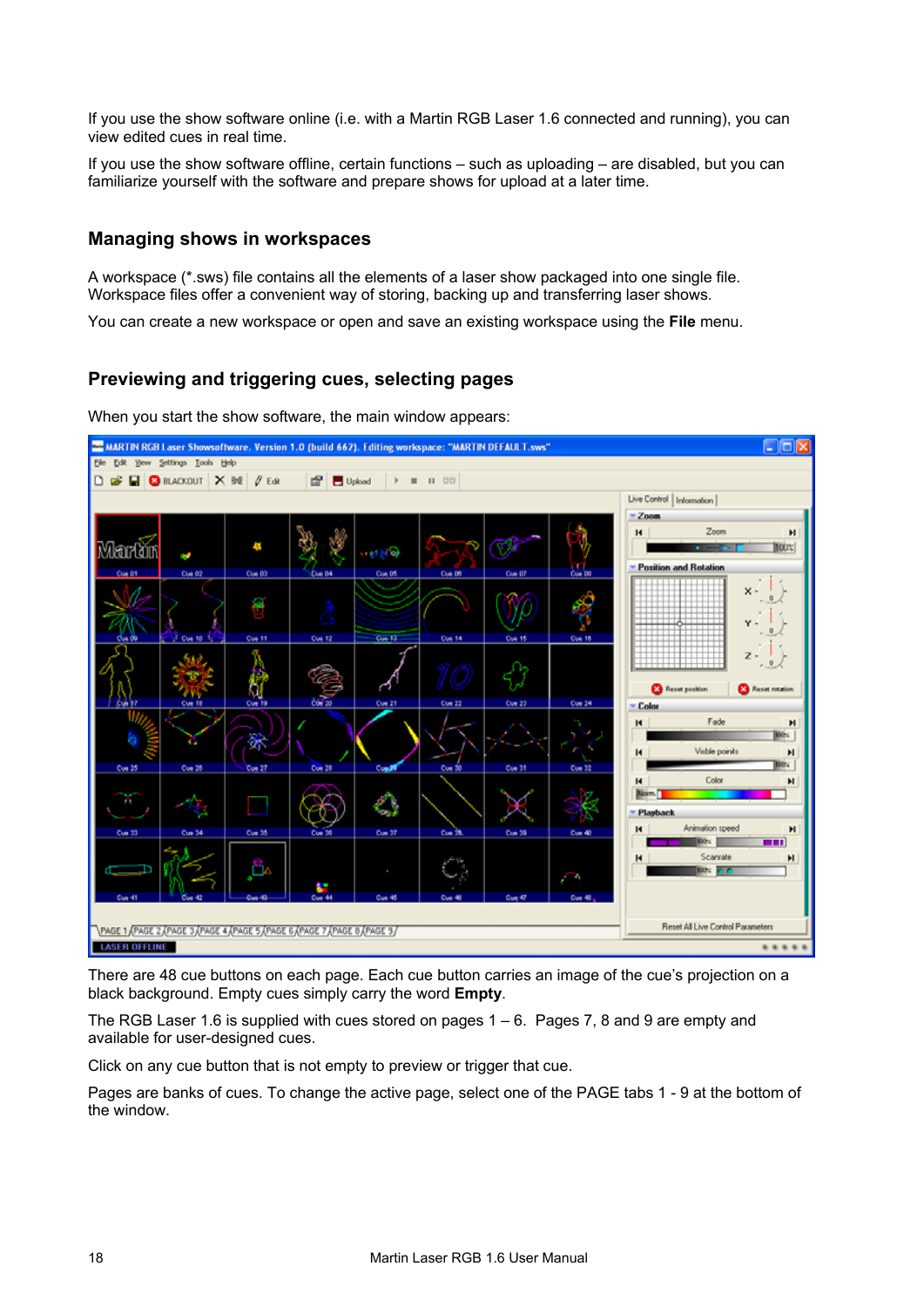#### **Creating, editing and importing frames and animations**

To edit the content of a cue, select the cue and click on **Edit** in the toolbar (or right-click the cue and select **Edit** from the pop-up menu) to open the Edit window. In this window you can create, edit and import frames and animations. Select editing tools from the toolbar on the left.

Imported graphics will probably need to be processed and converted in suitable software such as 3D Studio MAX and Lasershow Converter MAX from Pangolin Laser Systems, for example.



When you have finished editing, click on **OK** to return to the main window.

If you made any changes to the cue, you will notice that the cue button now has a floppy disk icon in the upper right corner. The icon is a reminder that the content of the cue has only been updated in the software and the fixture memory still contains old data. You can preview changes to cues while the floppy disk icon is displayed, but you need to carry out an upload in order to synchronize fixture memory with the software workspace.



To update internal memory with the changes, click on the **Upload** button on the toolbar or use one of the **Upload** options in the **Tools** menu.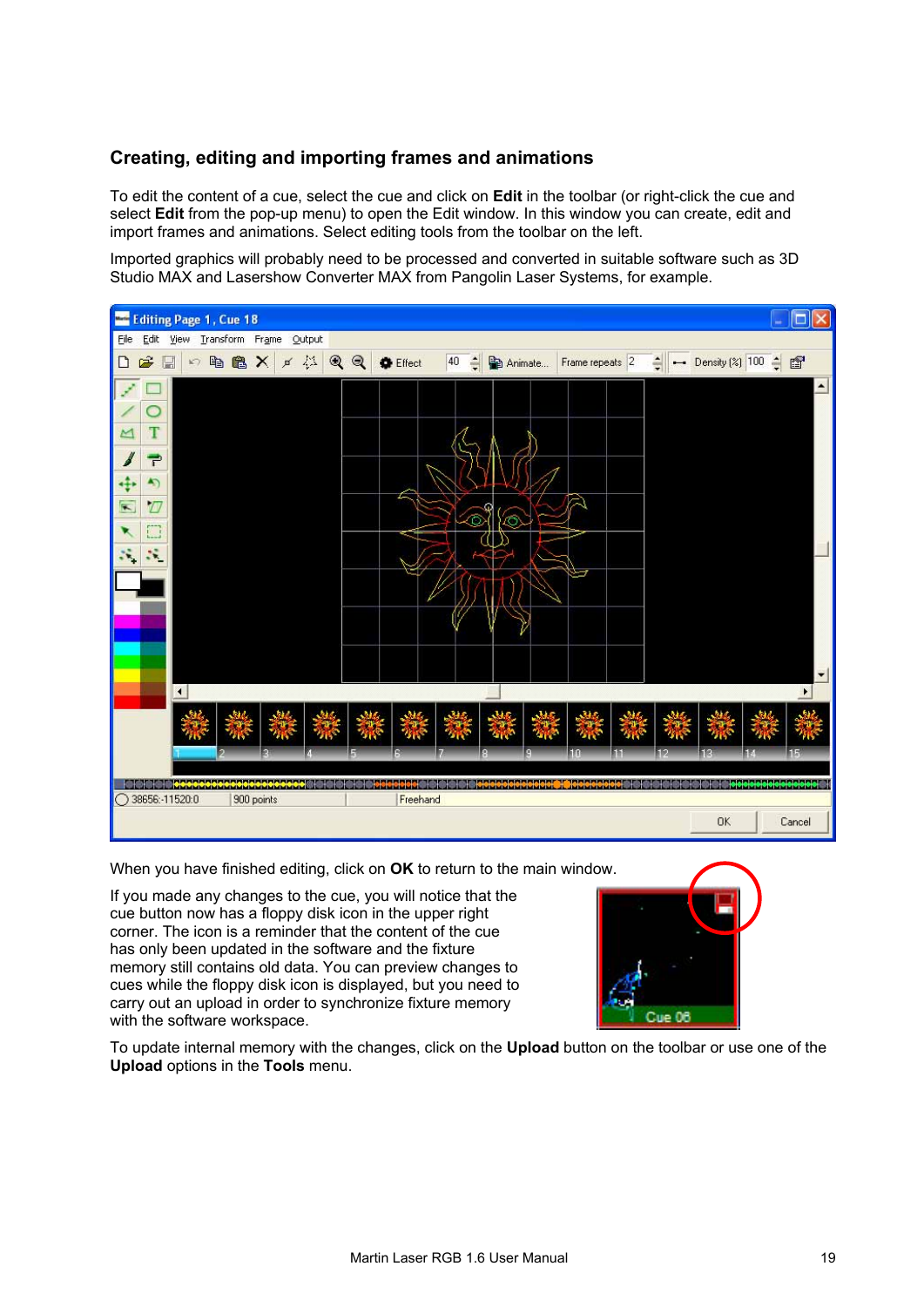#### **Cue properties**

To view or modify the properties of a cue, right-click on the cue button and select **Properties…** from the pop-up menu.

You can now view or modify a number of parameters for the cue, including:

- Settings (projection size, animation type and zone, autostart setting)
- Output (sample rate and custom color settings)
- Vector settings (for advanced users)
- Information about the cue and memory usage

| <b>Cue properties</b>                                               |  |
|---------------------------------------------------------------------|--|
| Settings   Output   Vector settings   Information                   |  |
| Size                                                                |  |
| $Size \times (\%)$<br>Ê<br>100                                      |  |
| Size Y (%)<br>÷<br>100                                              |  |
| Animation                                                           |  |
| Loop animation<br>▼                                                 |  |
| ÷<br>Last frame duration<br>seconds                                 |  |
| Calculate duration<br>Animation duration: ----                      |  |
| Options                                                             |  |
| Graphics<br>Projection Zone<br>$\overline{\phantom{a}}$             |  |
| $^-$ Automatically play this cue after power up of FB3 SE board<br> |  |
| Cancel<br>м<br>Ы<br>П                                               |  |

#### *Properties... → Settings*

*Size* 

**Size X** = Size X for this particular cue

**Size Y** = Size Y for this particular cue

#### *Animation*

**Stop output at the end:** The cue runs once and stops. If the cue only contains one frame, there will be one very short flash whenever this cue is executed. This setting is therefore mainly useful for multi-frame animations.

**Loop animation:** The cue runs in a loop and starts again automatically when it reached the end. It continues looping until another cue is selected.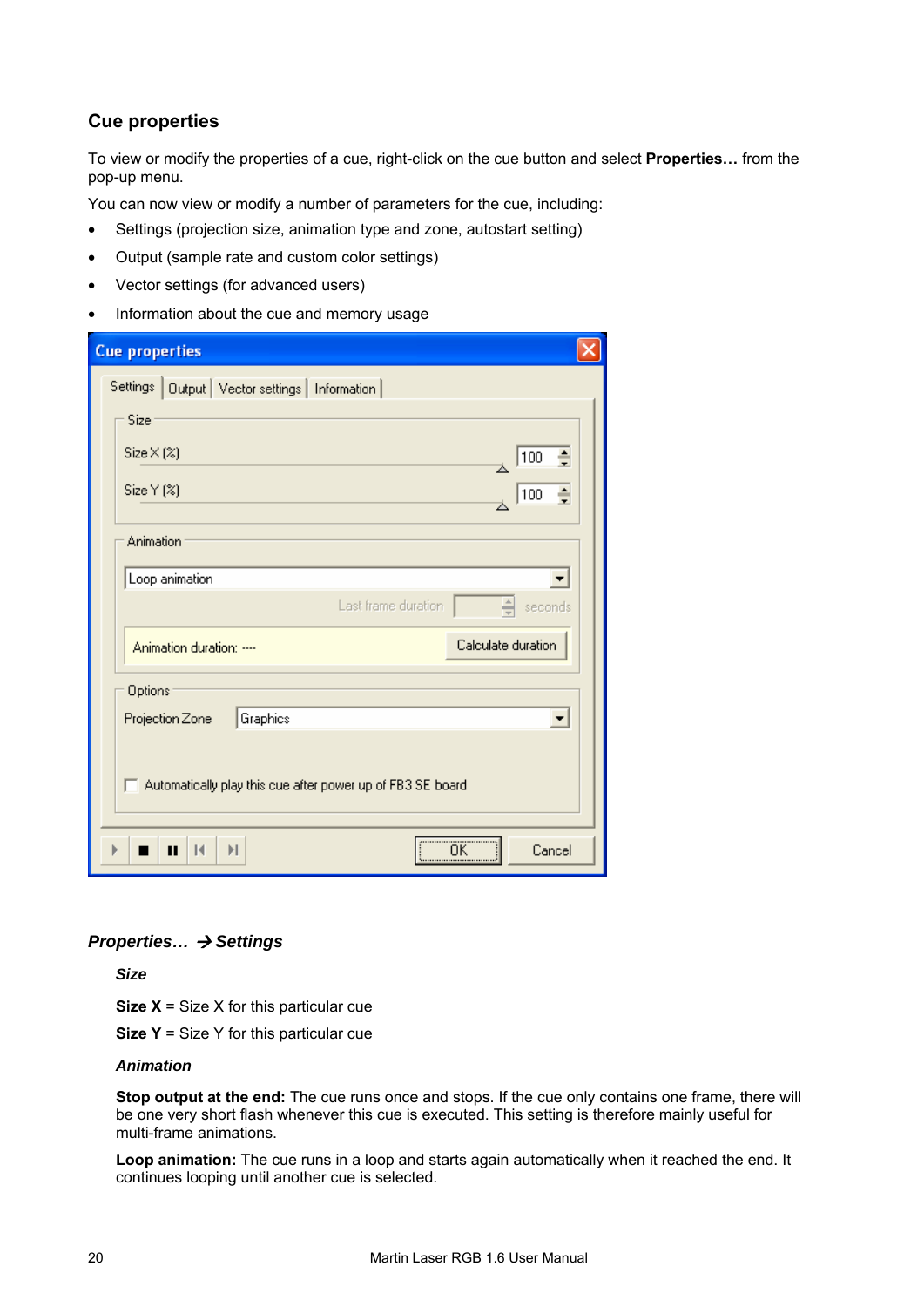**Suspend on the last frame:** The cue runs once and stops but holds the last frame of the animation.

**Repeat last frame for duration, then terminate output:** Similar to **Suspend on the last frame**, but you can set how long the last frame is held by scrolling to a value in the **Last frame duration** box. Possible times are 0.01 – 60 seconds.

**Calculate duration:** Clicking this box displays how long one frame takes to be projected. For example, if it shows 0.30 and you have a cue with 10 pictures in the animation, it will run for 3 seconds.

#### *Options*

**Projection zone:** You can choose between four projection zones: Graphics, Atmosphere, Beam Effects and User Defined. Choosing one of these projection zones for a cue applies the settings defined for that zone in Settings → Geometric correction... to the cue.

To exploit this feature, adjust your projection area in the **Settings → Geometric Correction...** menu:

- to match the projection surface or screen in **Zone 1: Graphics**
- to project in a safe area above the public in **Zone 2: Atmosphere Effects**
- to project to a specific area (for example, an area where effect mirrors are placed) in **Zone 3: Targeted Beams**
- to project to any other area you may wish to create in **Zone 4: User defined**.

Then choose which of these zones you want your cue to be projected in.

**Checkbox: Automatically play this cue after power up of FB3SE board:** Use this checkbox to set up stand-alone (autostart) mode. If you check this checkbox for a cue, the cue will start automatically after you apply power to the RGB laser if the keyswitch is set to **DMX internal**.

If you have selected a cue to be played automatically after power up, a colored star appears in the cue's preview window (see illustration on right).

If you have linked cues in a loop, cues will play repeatedly after power up.

To select a different cue to start automatically at power up, check this checkbox in the new cue's **Properties…** window. The old cue will automatically be deselected.



#### *Properties... → Output*

#### *Sample rate*

**Scan rate:** You can adjust the scan frequency for a cue by entering its scan rate as a percentage of the master scan rate setting (the master scan rate setting is defined in **Settings**  $\rightarrow$  **Projector** settings → Master scan rate). Possible values are 25% - 200%

**Sample rate:** You can adjust the scan frequency for a cue independently of the master setting by entering its sample rate. Possible values are 5 – 30 K-PPS (kilopoints per second).

#### *Overwrite projector color channels settings for this cue*

If you check the **Overwrite projector color channels settings for this cue** checkbox, you can adjust the color for this cue independently of the master color settings (the master color settings are defined in **Settings → Projector Settings → Master scan rate and Color settings**). Red, green and blue intensity can be adjusted from 0% to 100%.

#### *Properties... → Vector settings*

If you check the **Overwrite projector Vector display settings for this cue** checkbox, you can adjust the vector settings for this cue independently of the master vector setting (the master vector setting is defined in Settings → Projector Settings → Vector display settings).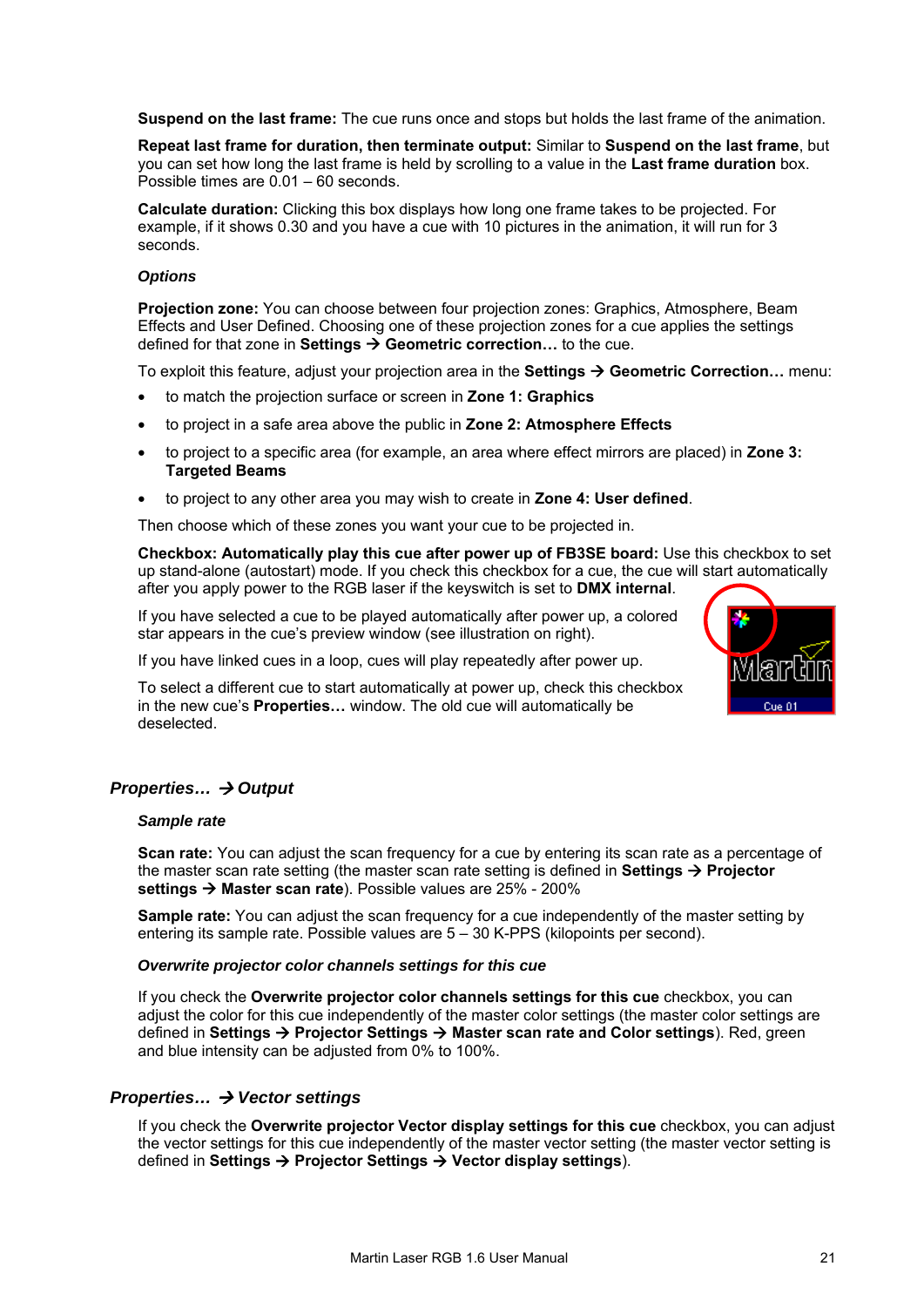The vector settings options available for individual cues are the same as the master vector settings options, and are explained under "Projector settings... > Vector display settings" on page 23.

#### *Properties... → Information*

This window displays information about the cue and memory usage.

**Cue information** shows the date the cue was last modified and the cue's internal ID number.

If the laser is connected, **Memory information** shows the amount of memory used by the cue, total memory capacity and how much memory capacity is still available.

#### **Settings menu**

The **Settings** menu contains two submenus:

- **Projector settings**
- **Geometrical correction**

#### **Projector settings**

Projector settings are master settings that are applied to all cues (except cues that have been given their own custom settings in the **Properties…** window).

| <b>Projector Settings</b>                                   |                                            |
|-------------------------------------------------------------|--------------------------------------------|
| Master Scan rate and Color settings Vector display settings |                                            |
| Sample rate and Color shift                                 | Output frame <sup>-</sup>                  |
| Sample rate (KPPS)<br>÷<br>30<br>$\overline{\triangle}$     |                                            |
| Color shift<br>÷<br>10<br>A                                 |                                            |
| Minimum points at output<br>÷<br>200<br>△                   |                                            |
| Color output levels:                                        |                                            |
| Three laser (RGB)                                           |                                            |
| Red channel intensity<br>슬<br>100                           |                                            |
| Green channel intensity<br>$\div$<br>100                    |                                            |
| Blue channel intensity<br>÷<br>100                          | Test pattern<br>G<br>$\blacktriangleright$ |
|                                                             | C Current Cue<br>$\rightarrow$             |
| $\triangle$ Enable laser output                             | <b>OK</b><br>Cancel                        |

Before adjusting the projector settings, you may find it useful to read the following explanation of some of the principles involved.

Due to the mechanical behavior of the projection galvos, the length of and number of points in a projected line affect the projected image's characteristics.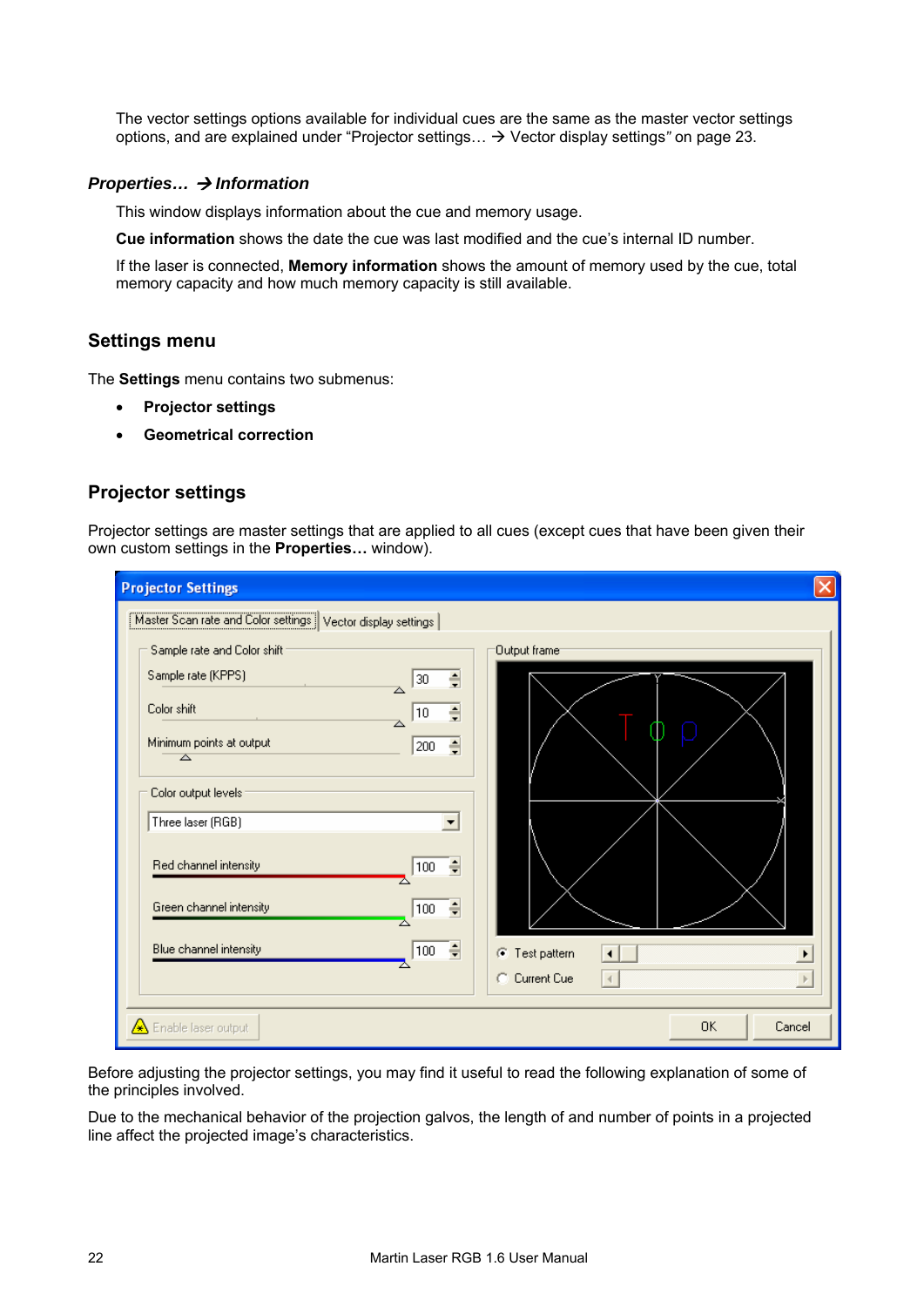A projected image is mapped as vector points to force the galvos to go to that point at maximum speed. Effective speed depends on how many points are in a line. The more points a line has, the more precise the projection, but the more it flickers.

The image map of a square only contains the square's four corner points. Because of galvo inertia, raw projected output will have a tendency to be circular rather than rectangular. The software can counteract this tendency in two ways: firstly it can add points on the straight lines and secondly it can detect the angle, note that the laser beam has to make a sharp change in direction, and add more points to the four corner points to give the galvos enough time to change direction.

If you have two objects to project, the projection will follow a connection line between these two objects, but with the laser dimmed to 0%. This is called a blank line.

#### *Projector settings... → Master Scan rate and Color settings*

#### *Sample rate and color shift*

**Sample rate (K-PPS):** Sets the master scan speed in kilopoints per second. Possible values are 5 – 30.

**Color shift:** Delays color modulation in relation to scanning. Modulation is faster than scanning, so it has to be delayed and adjusted to match galvo movement. When color shift is correctly adjusted, the color at the beginning and at the end of a scanned line will be the same. Possible values are  $0 - 10$ .

**Minimum points at output:** Sets the minimum number of points the projector will use when displaying an image. Blankpoints are added to an image if it contains fewer points than this minimum, in order to keep the projection stable and avoid safety override by the scanner. Possible values are 8  $-2000.$ 

The more illuminated points a projected image contains, the brighter it will be. Blankpoints added to an image are not illuminated and will reduce brightness. Therefore:

- If you have a small image that is made up of fewer points, it can be an advantage to set a lower value for **Minimum points at output**. This will reduce the number of blankpoints added and increase image brightness. However, if the image becomes too intense, the scanner will override and cut output for safety reasons.
- If you have several separate objects, it can be advantageous to enter a higher value to harmonize the brightness of each object.

#### *Color output levels*

Allows you to set laser type and adjust red green and blue channel intensity master settings for white balance.

For the Martin RGB Laser 1.6, do not change the default laser type setting, i.e. **Three laser (RGB)**.

#### *Projector settings... → Vector display settings*

#### *Spacing*

**Visible lines spacing:** The maximum allowed distance between two points in all visible lines. If the distance between two points in an image exceeds the figure set here, the software will automatically add points between these two points to make the projection more stable.

- If you increase this value, fewer points will be added. The result is increased scanning speed but reduced precision and image quality.
- If you decrease this value, more points will be added. The result is higher projection quality but reduced scanning speed.

**Blanked lines spacing:** The maximum allowed distance between two points in all invisible lines. If the distance between two points in a blank line exceeds the figure set here, the software will automatically add points between these two points to make the projection more stable.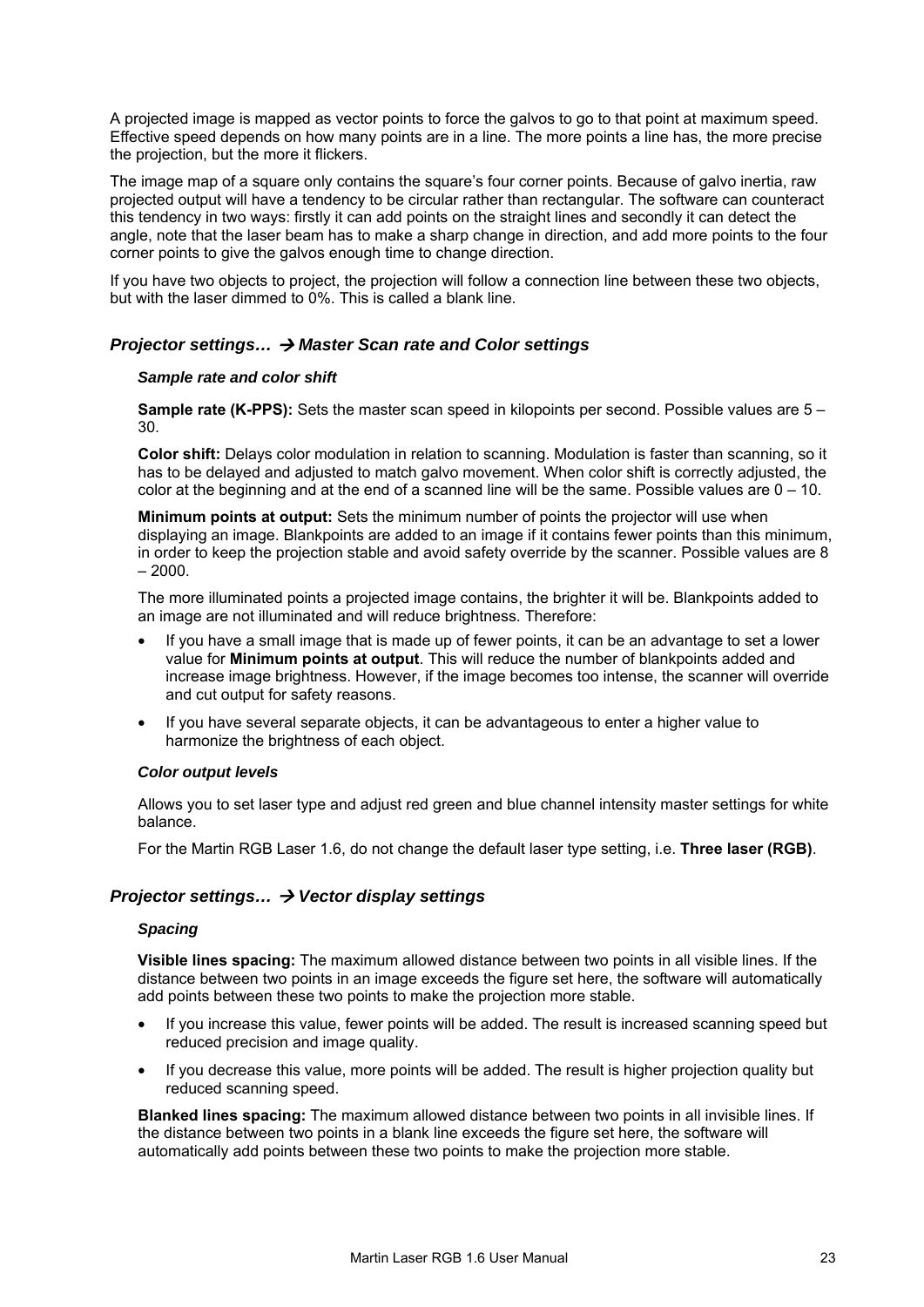- If you increase this value, fewer points will be added to the blank line. The result is increased scanning speed, but the start point of the next visible line might not be precise and you may see a tail fading in.
- If you decrease this value, more points will be added. The result is higher projection quality but reduced scanning speed.

#### *Anchors and Angle optimization*

**Visible Line begin:** When a visible line begins, there will be one point to project. To force the galvos to start at this point more precisely, you can overlay more points at the beginning of a visible line.

- If you increase this value, the line starts more precisely at the expected co-ordinates, but also will become brighter because the laser stays at this point longer than at just one point. The point then becomes a hotspot.
- If you decrease this value, the laser may start projecting before the galvos reach the correct coordinates.

**Visible Line end:** When a visible line ends, there will be one point to project at the end. To force the galvos to reach the end of the line more precisely you can overlay more points at the end of the visible line.

- If you increase this value, the line ends more precisely at the expected co-ordinates, but also will be brighter at this point.
- If you decrease this value, the laser may stop projecting before the galvos reach the correct coordinates and a fade out tail may be seen at the end of the line.

**Visible Corner:** If the software detects a sharp angle, it will add/overlay more points at this set of coordinates. You can adjust how many points are added here.

- If you increase this value, more points will be added and the corner will be sharper.
- If you decrease this value, fewer points will be added and the corner will be more rounded.

**Linear angle to anchor relation:** Sets the threshold for when an angle is detected as a sharp angle and the software starts to add points.

**Blanked Line begin:** Same as Visible line begin, but for blank lines.

**Blanked Line end:** Same as Visible line end, but for blank lines.

**Test pattern:** This fader lets you choose from a range of standard test patterns to make it easier to adjust the vector display settings.

**Current Cue:** This fader displays the currently selected cue so that you can make adjustments while watching the cue.

#### *Geometrical Correction*

The geometrical correction options in the **Settings** menu allow you to modify image geometry. They are useful for setting the limits of projection zones and matching images to the characteristics of the projection surface (compensating for keystoning, for example).

You can define geometrical settings for each of the projection zones that you can route cues to. A logical way of exploiting this feature is to adjust your projection area:

- to match the projection surface or screen in **Zone 1: Graphics**
- to project in a safe area above the public in **Zone 2: Atmosphere Effects**
- to project to a specific area (for example, an area where effect mirrors are placed) in **Zone 3: Targeted Beams**
- to project to any other area you may wish to create in **Zone 4: User defined**.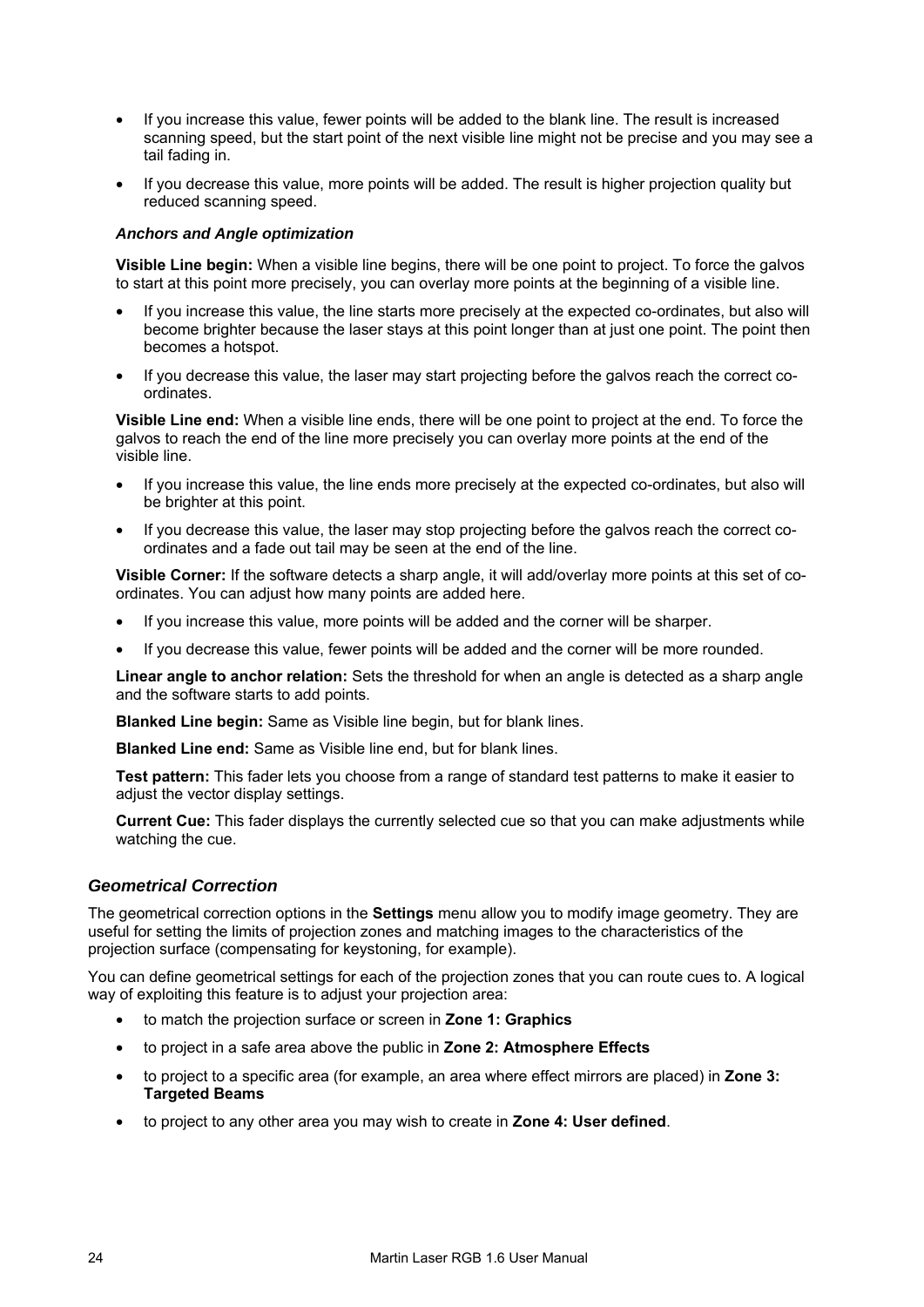#### **Moving cues**

To move a cue, simply click-and-drag to a new location on the page.

To move a cue to a different page, click and drag the cue button down onto the tab for the page you want to move it to. The window for the new page opens, and you can continue dragging the cue button up to a location on that page.

If you try to move a cue to a location that already contains a cue, the software asks you to confirm that you want to overwrite the existing cue.

You can also copy, cut and paste cues to new locations in the **Edit** menu.

#### **Linking cues**

You can set one cue to automatically follow another as a chaser by creating a link. To create a chaser:

- 1. Select the first cue.
- 2. Activate the link command, either in the **Edit** menu, by right-clicking on the cue and selecting **Link**, or by clicking on the Link icon in the toolbar at the top of the main window.
- 3. The cursor turns into an arrow. Point it at the cue you want to link to and click.
- 4. The cue you linked to will now automatically follow the first cue. The link is displayed at the bottom of the cue button. (Example: **Cue 01 > 02**).
- 5. Continue linking to add cues to your chaser.
- 6. To create a loop, link the last cue in your chaser to the first.

#### **Stand-alone mode**

In stand-alone autostart mode, the RGB Laser 1.6 runs a cue automatically when it is powered on. To activate this mode:

- 1. Right-click on the cue and click on **Properties…** in the drop-down menu.
- 2. At the bottom of the **Properties** window, mark the checkbox: **Automatically play this cue after power up of FB3 SE board**.

Automatically play this cue after power up of FB3 SE board

3. Upload the cue to the fixture using the **Tools** menu.

The selected cue will now play automatically when the fixture is powered on. Note that it will also play automatically during DMX operation if Page selection and Cue selection channels are both set to zero.

If you have linked cues in a loop, the looped chaser will play continuously.

Note that demo mode is not available when stand-alone autostart mode has been activated.

#### **Uploading cues from your PC to the fixture**

If you have modified cues and settings on your PC, use the **Tools... → Upload 432 cues...** command to upload the cues and settings to the fixture's internal memory.

To upload only one cue and leave the other cues in the fixture's memory unchanged, use Tools... → **Upload "Cue XX" only** (where XX is the number of the currently selected cue).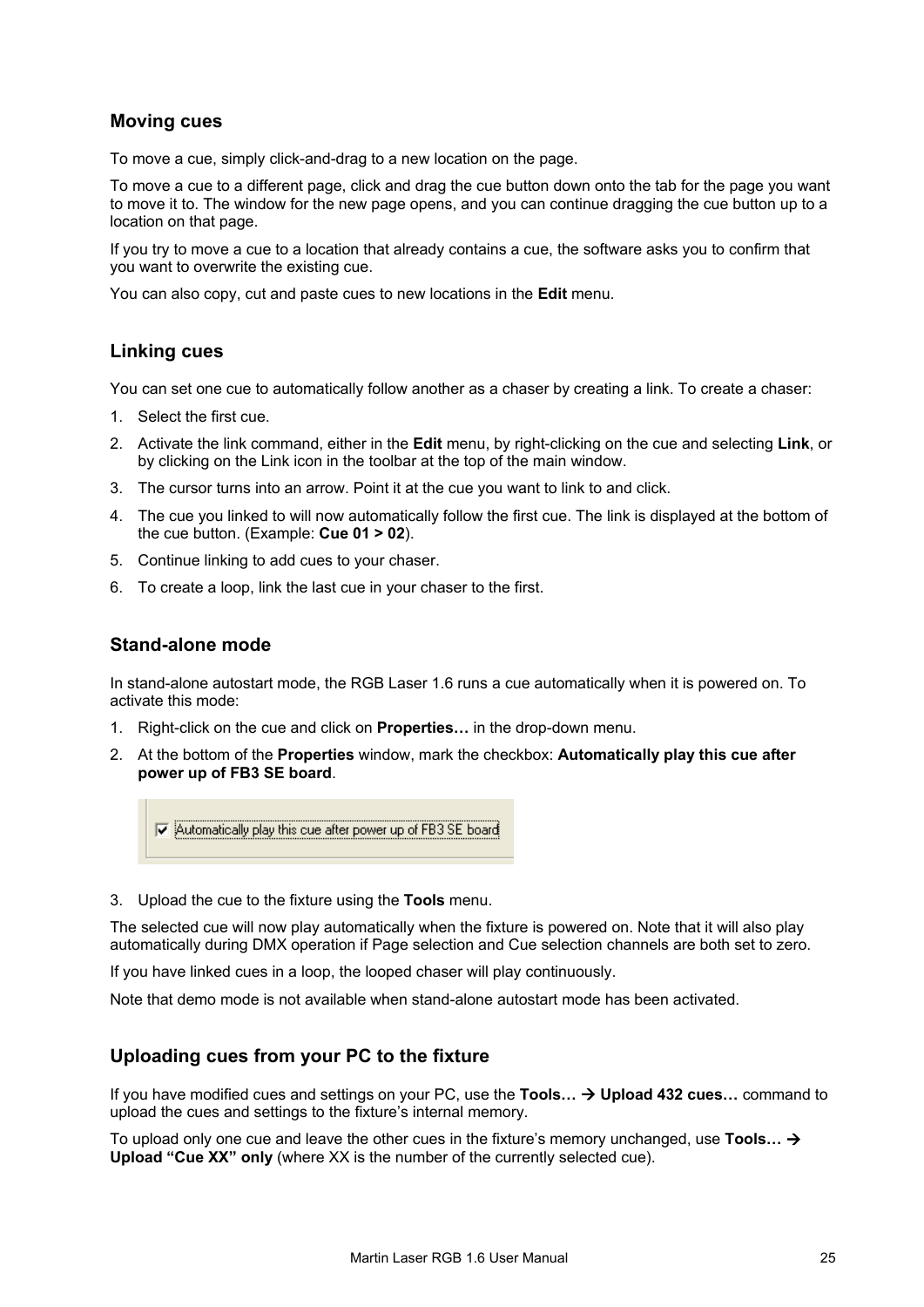#### **Live control during playback**

The show software allows live control of several parameters in real time during cue playback. Live controls are accessed in the side panel to the right of the main window. The side panel contains two subpanels, **Live Control** and **Information**, which are selected using tabs above the panels.

In the **Live Control** sub-panel you can control:

- Zoom (size)
- X Position
- Y Position
- X Rotation
- Y Rotation
- Z Rotation
- Brightness
- Visible points
- Color
- Animation speed
- Scan rate

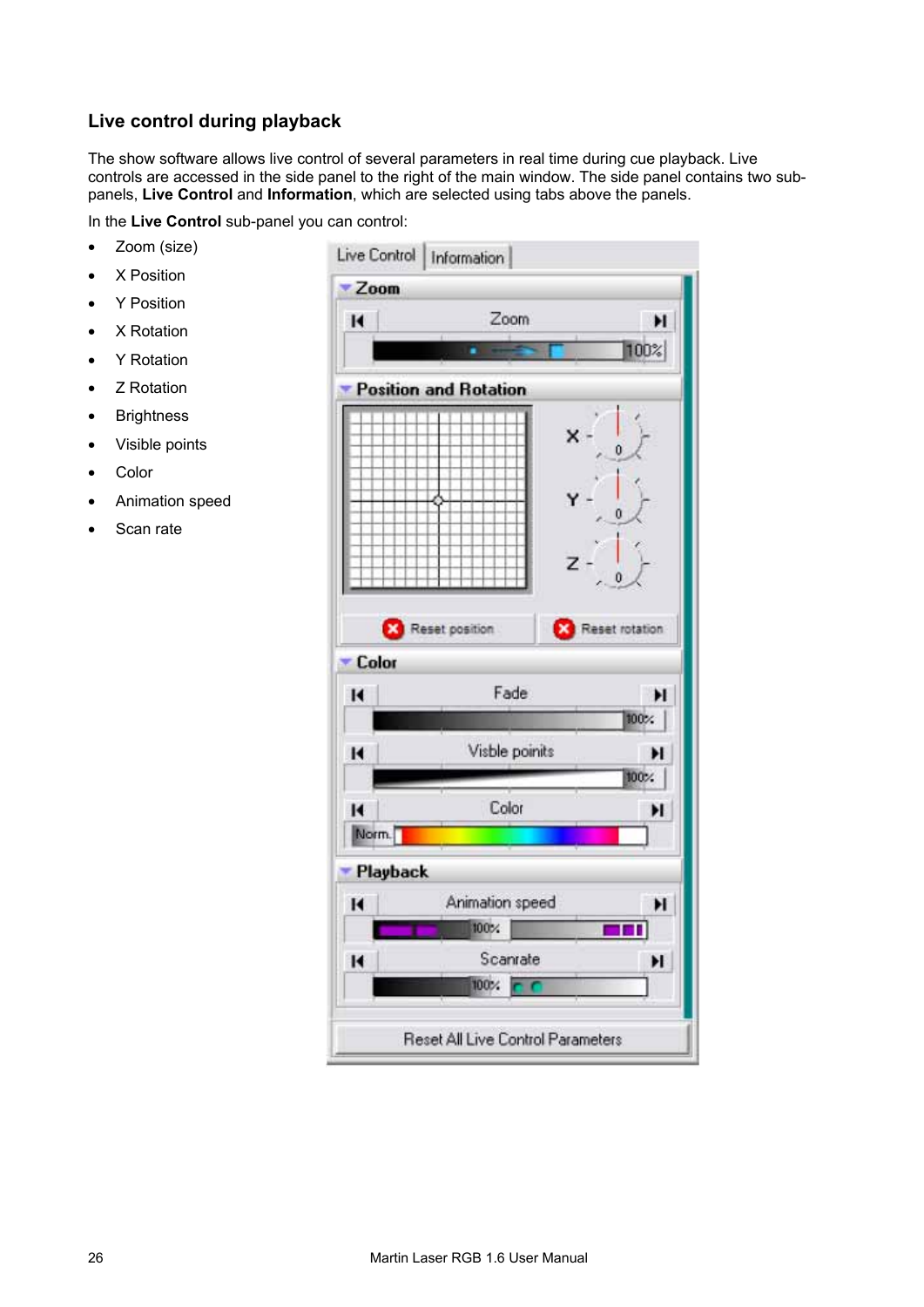### **DMX operation**

*See the DMX Protocol included as Appendix 1 at the end of this manual for a complete overview of DMX modes, channels used and control options available.* 

Check that the RGB laser 1.6 is correctly and safely installed. If so, power up at the fixture's power on/off switch. If the fixture resets and starts up successfully, the fixture's DMX address appears in the display.

#### **Setting DMX addresses**

#### *Basic principles*

The DMX address of a fixture is the first channel used to receive control data within the range of 512 physical channels available in one DMX universe. If the fixture is set up to use 16 channels, for example, it will respond to commands on this first channel and the next 15 channels. Thus, if the DMX address is set to 48, channels 1 - 16 on the fixture will correspond to physical channels 48 - 63 at the DMX controller.

To avoid unexpected behavior, make sure that channels used by different fixtures do not overlap. In the example above, channel 64 is available as the DMX address for the next fixture.

Fixtures of the same type with the same DMX address will respond identically to commands from the control desk.

Allow enough channels for the fixture out of the 512 available. If the fixture is set up to use 16 channels, for example, the highest value you should set as DMX address is the first of those 16 channels, i.e. 497.

#### *Setting a fixture's DMX address*

#### *DANGER! Before changing the DMX address, set the keyswitch to the OFF position to avoid accidental exposure.*

The RGB Laser 1.6's DMX address is set manually using the control panel and display.

To set the fixture's DMX address:

- 1. Set the keyswitch to the **OFF** position to avoid accidental exposure if the fixture reacts unexpectedly.
- 2. Press the **+** button repeatedly until **DMX ADDR** appears in the display
- 3. Enter the DMX address submenu by pressing the **UP** button or the **DOWN** button once.
- 4. Set the fixture's DMX address by using **+** to increase or **–** to decrease the address
- 5. A short blink in the display illumination will show that the new value is stored
- 6. After setting the DMX address, check that there is no possibility of accidental exposure before turning the key switch to the **INTERNAL DMX** position.

#### **Selecting a DMX mode**

The RGB Laser 1.6 offers a choice of four DMX control modes. It uses 4 DMX channels minimum and 16 channels maximum, depending on which DMX control mode is selected:

- Basic mode uses 4 DMX channels
- Standard mode uses 8 DMX channels
- Extended mode uses 12 DMX channels
- Full mode uses 16 DMX channels

The DMX mode is selected by sending a corresponding DMX value on fixture channel 1.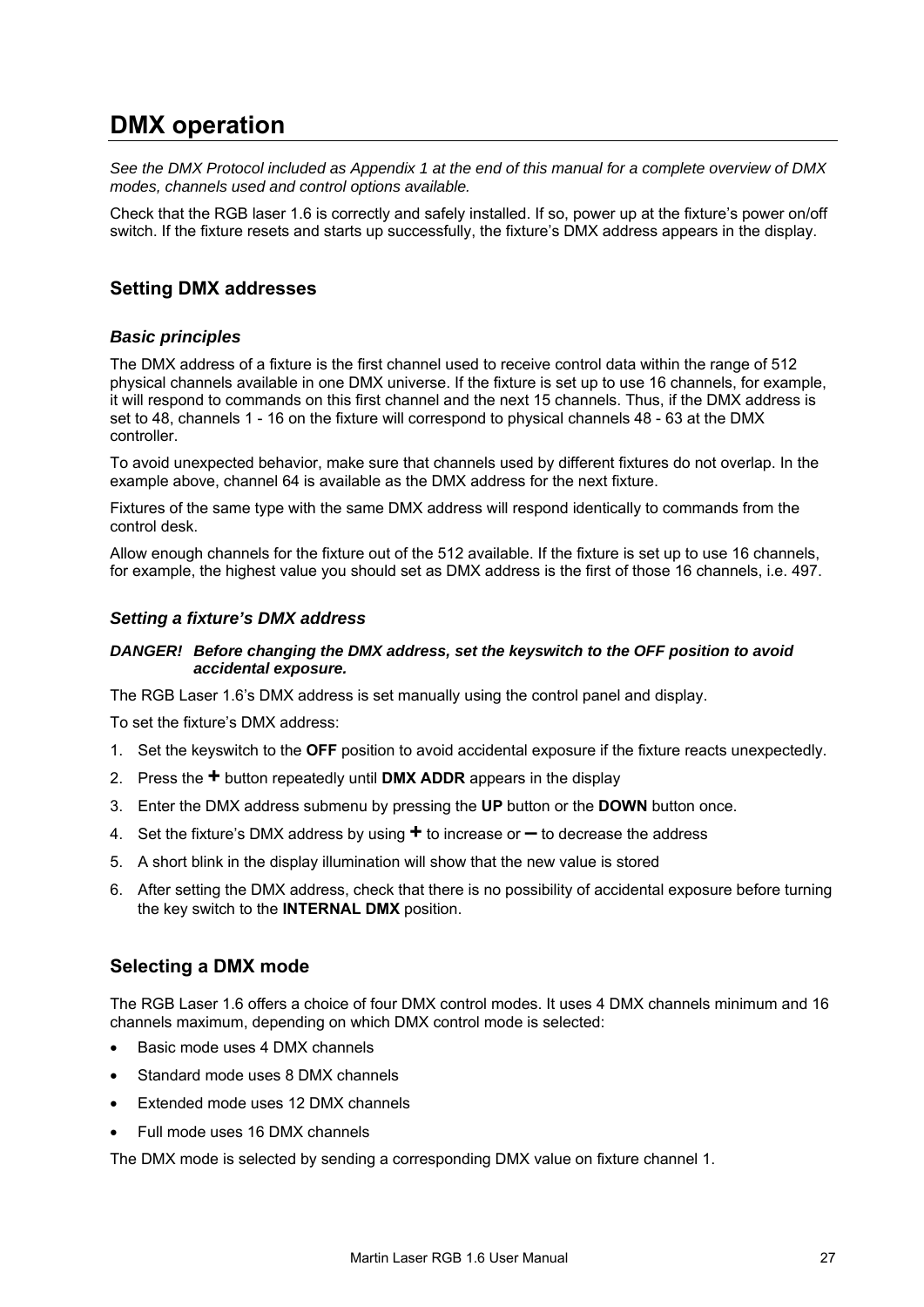#### **Show selection via DMX**

If you are using an analog DMX desk, it is not possible to place all 432 possible show selections on one channel with 256 possible fader positions. The Player therefore uses two channels for show selection, one channel to select a Page, and the next channel to select a cue from the current Page. Pages can therefore be considered as banks.

To select a show:

- On channel 2 (PAGE), select a Page from 1-9 in the show software.
- On channel 3 (CUE), select one of the 48 Cues on the selected Page.

If you set both channel 2 and 3 faders to zero, show output stops unless you have set the fixture to run in stand-alone mode with DMX connected (see next section).

#### **Running in stand-alone mode with DMX connected**

When the RGB Laser 1.6 is receiving a DMX signal, stand-alone operation is disabled by default. To set the fixture to play in stand-alone mode when it is still connected to a DMX controller:

- 1. Right-click on a cue
- 2. Choose **Properties…** from the drop-down menu.
- 3. Put a check in the checkbox **Automatically play this cue after power up…**
- 4. Move channel 2 (PAGE) and 3 (CUE) faders to zero to play the cue in stand-alone mode.

Note that this cue will also play when you power the fixture on and it is not receiving a DMX signal.

#### **DMX failure protection**

The RGB Laser 1.6 automatically recognizes a valid DMX signal. If the signal fails because the DMX link is broken or disconnected, or if the DMX controller stops sending a valid DMX signal, output is shut down.

### **ILDA operation**

The RGB laser 1.6 has a standard symmetrical ILDA input interface.

Any type of show controller with a symmetrical ILDA output can be connected to the fixture using a 1:1 25-pin Sub-D cable.

Make sure that your controller supports a +5 V Shutter signal at Pin 13.

A controller with non-symmetrical signals can be used if all negative input pins (14, 15, 18, 19, and 20) are connected to ground.

#### *Important! The signals for x and y must not exceed +10 V and the signals for RGB must not exceed +5 V with reference to ground at any time!*

After connecting your ILDA-compatible controller, power up the fixture and turn the key switch to the **EXTERNAL** position.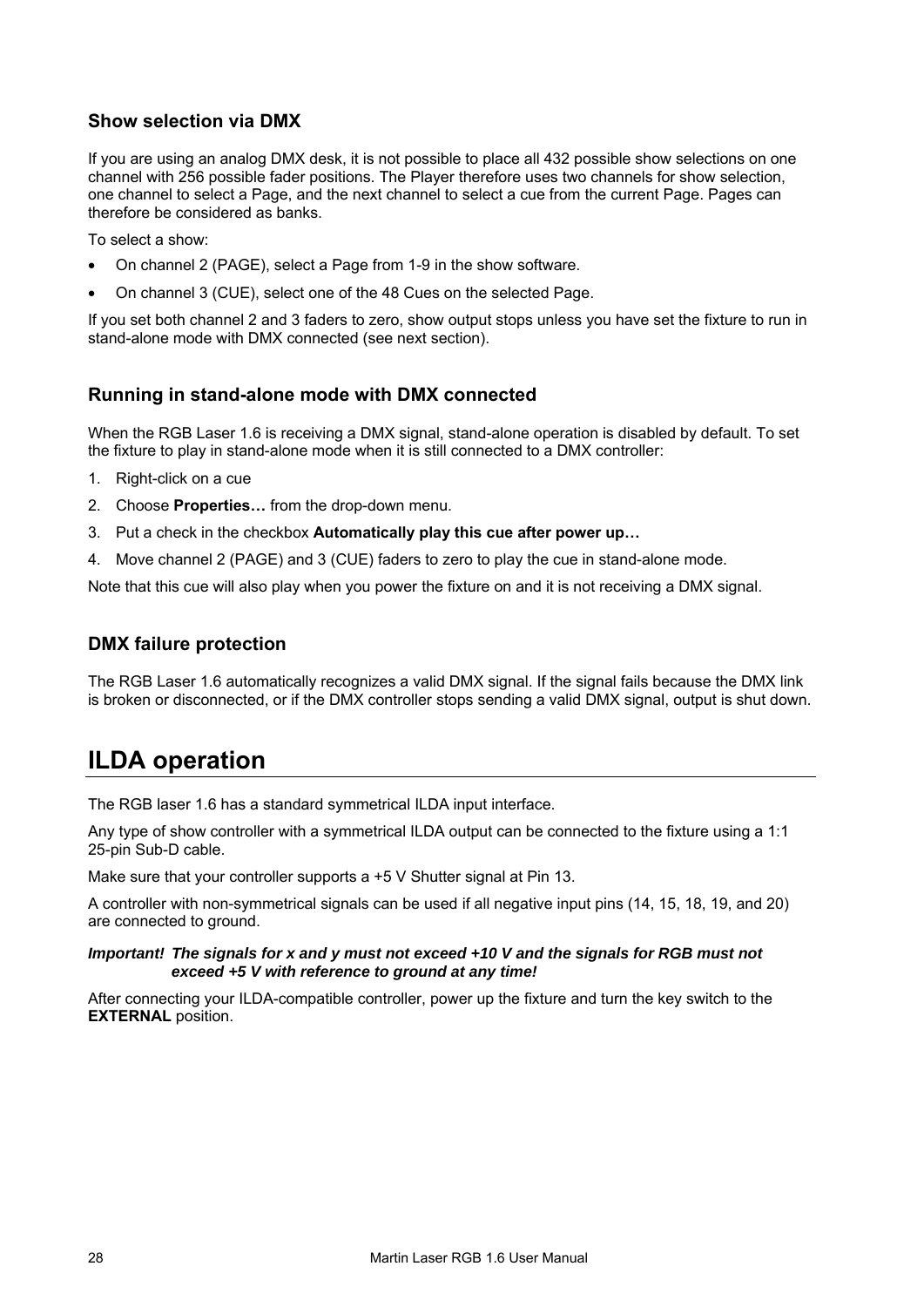### *Service and Troubleshooting*

- *DANGER! Protect your eyes with laser safety goggles suitable for the emissions from the fixture as described in the Specifications section at the end of this manual when working on or near the fixture, unless you have made sure that the fixture is powered off and that power cannot be applied accidentally. Do not look into the output window or laser beam.*
- *Important! This fixture contains no user-serviceable or adjustable parts. Do not try to open the sealed dust-free optical module – doing so will destroy the optical coatings inside the fixture, allow dust to enter the module and invalidate the product guarantee. Even one speck of dust can cause serious damage to the laser.*

### **Cleaning**

#### *Warning! Do not use water or any other liquid to clean the fixture.*

Wipe the housing of the fixture with a damp (but not wet) cloth if necessary.

To maintain adequate cooling, dust must be cleaned from the fan and air vents periodically. Check and, if necessary, clean fixtures at regular intervals.

To clean the fan and air vents:

- 1. Disconnect the data and power cables and allow the fixture to cool for at least 5 minutes.
- 2. Remove dust and dirt from the fan blades, vent grill and heatsink using a soft brush, cotton swab, vacuum, or compressed air.

### **Replacing fuses**

#### *Warning! Do not bypass a fuse or replace it with one of another size or rating.*

The RGB laser 1.6 uses two slow-blow 2.5 amp main fuses for protection against current overload. An indication that a fuse may have blown is that when power is applied, the LCD display does not light up and fans do not run.

If the fuse blows repeatedly, there is probably a fault. Disconnect the fixture from power and data and contact a Martin service technician.

To replace a fuse:

- 1. Disconnect the power cable.
- 2. Open the fuseholder (located next to the power cable entry) with a flat-headed screwdriver and remove the fuses for testing.
- 3. Replace a defective fuse with a new 2.5 A slow blow, 5 x 20 mm glass-type fuse (available from Martin, P/N 05020010).
- 4. Replace the fuseholder before reconnecting to power.

### **Firmware updates**

If new firmware is released, it is included in a new version of the Martin RGB Laser Show software and made available on the Martin website at http://www.martin.com

When the show software is connected to the fixture, it checks the fixture's firmware. If it detects an older version, it displays a dialog box asking if you would like to update it. Click OK to allow the show software to automatically update the firmware.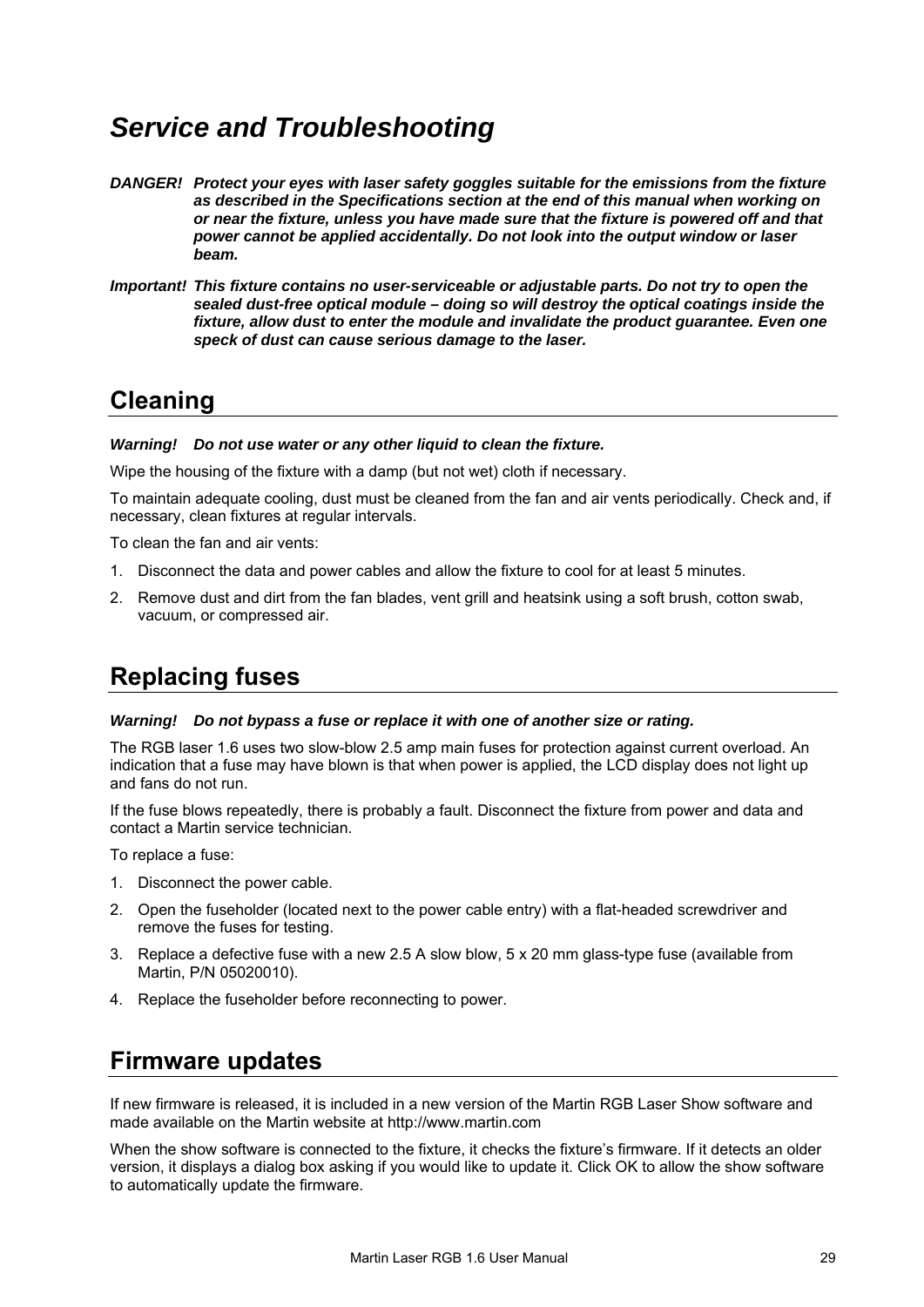## **Martin RGB Laser 1.6 Specifications**

#### **Physical**

#### **Control and Programming**

#### Laser

#### **Wavelengths**

| Red    |  |
|--------|--|
| Green  |  |
| - Blue |  |

#### Projector

#### **Construction**

#### **Installation**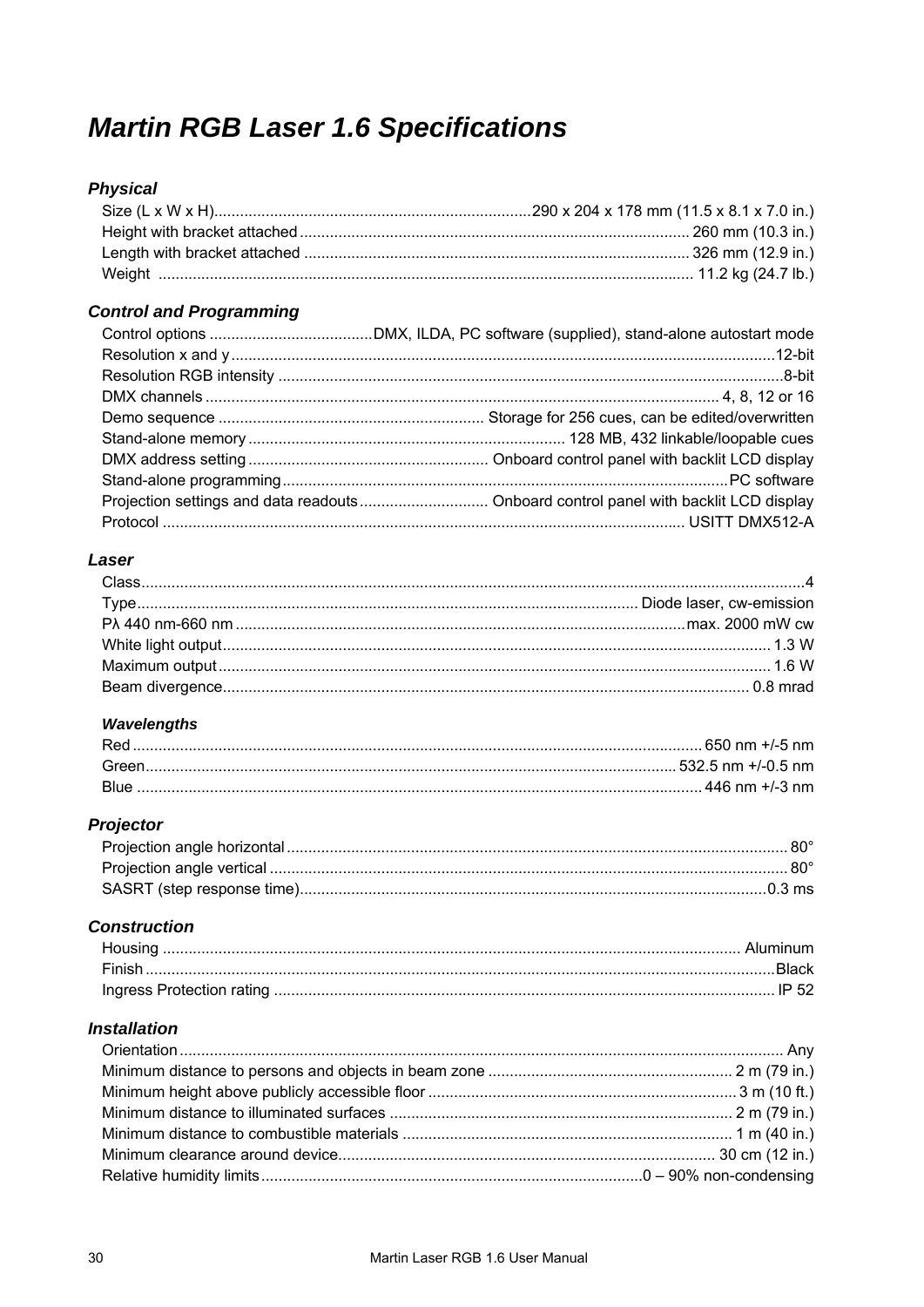#### **Connections**

#### **Electrical**

#### **Maximum power and current**

| Measurements taken at nominal voltage. Allow for +/-10% variation. |  |
|--------------------------------------------------------------------|--|

#### **Thermal**

#### **Acoustic**

#### **Approvals**



#### **Included items**

| CD with Martin RGB Laser Show software, default cue library and fixture firmware (backup copy) |  |
|------------------------------------------------------------------------------------------------|--|
|                                                                                                |  |
|                                                                                                |  |
|                                                                                                |  |
| 5 meter (16 ft.) 6-pin XLR to USB adaptor cable                                                |  |
|                                                                                                |  |
|                                                                                                |  |
|                                                                                                |  |
|                                                                                                |  |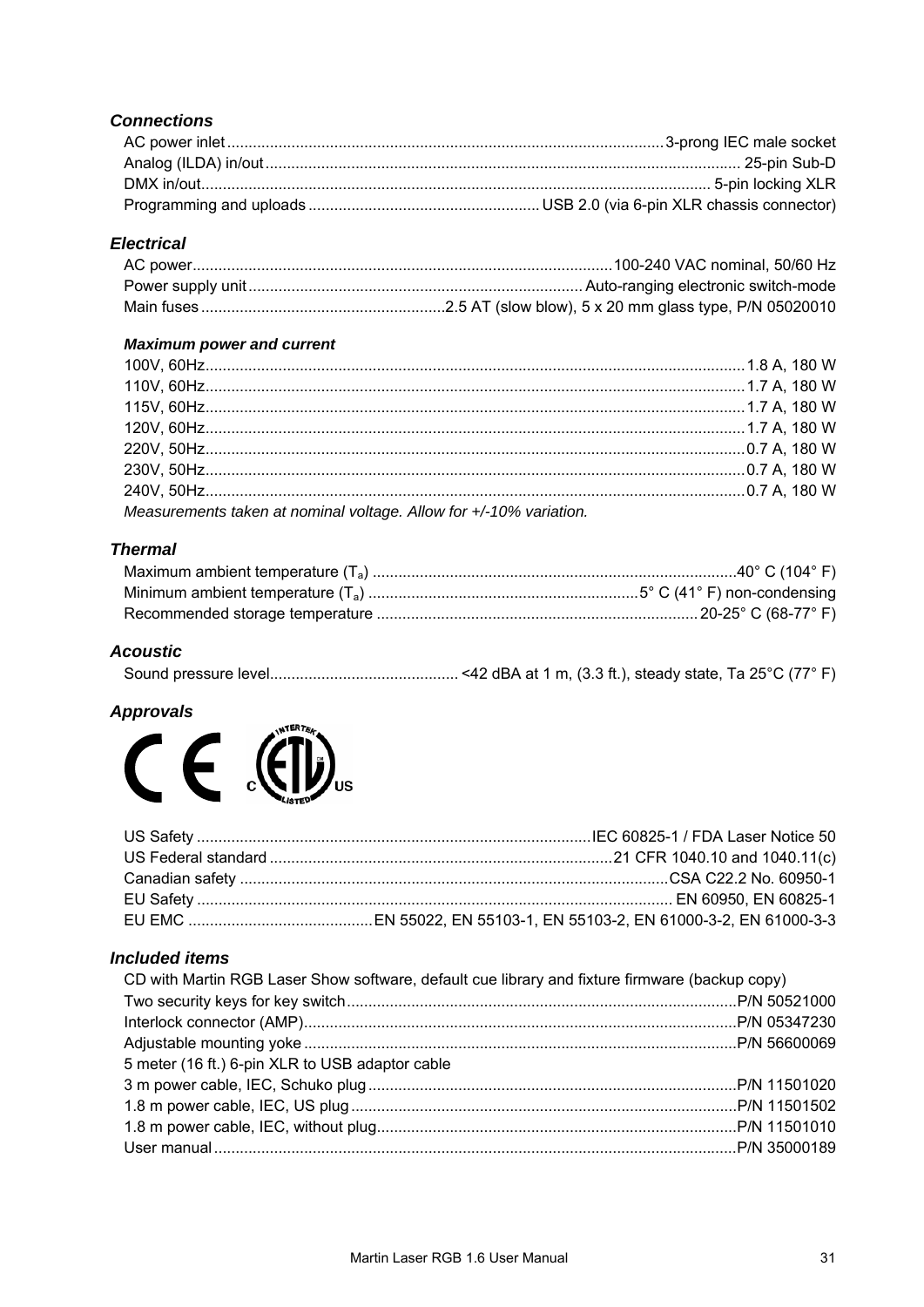#### *Ordering Information*

.

*Specifications subject to change without notice*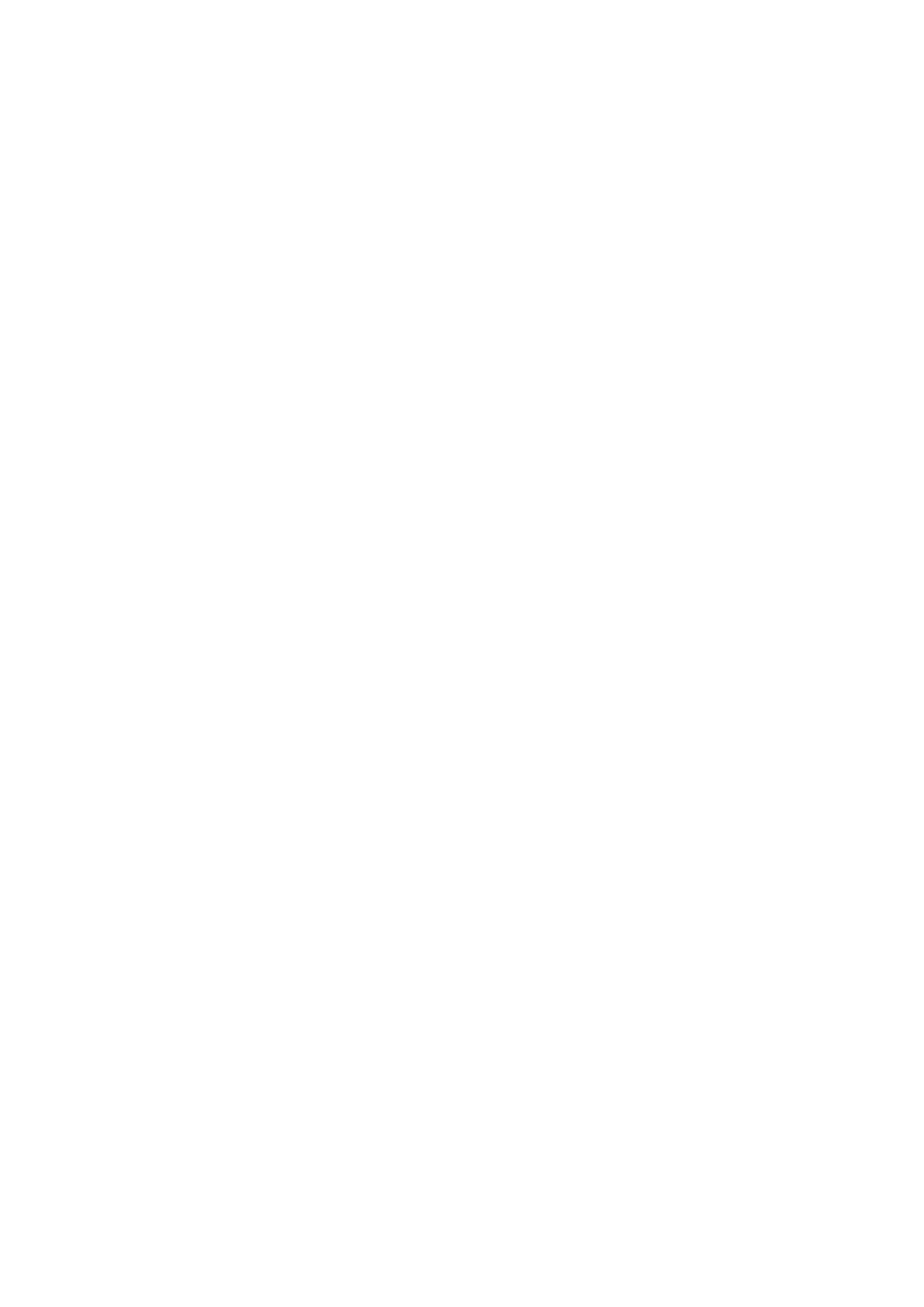# *Appendix 1: DMX Protocol*

|                 | CHANNEL <sub>1</sub>  | $\overline{6}$          |                      |          | 33-95              |                 |            | 97-159                 |                                     | 161-223                                   | 225-255            |
|-----------------|-----------------------|-------------------------|----------------------|----------|--------------------|-----------------|------------|------------------------|-------------------------------------|-------------------------------------------|--------------------|
|                 | <b>ACCESS</b>         | BLACKOUT                |                      |          | <b>BASIC RANGE</b> |                 |            |                        | <b>STANDARD RANGE</b>               | EXTENDED RANGE                            | FULL RANGE         |
|                 | CHANNEL <sub>2</sub>  | $17-31$<br>$0 - 15$     | 3347                 | 49-63    | 65-79              | $rac{96-18}{3}$ | $07 - 111$ | 113-127                |                                     | 129-255                                   |                    |
| <b>BASIC</b>    | PAGE                  | $\overline{\mathbf{c}}$ | 3                    | 4        | 5                  | 6               |            | 8                      |                                     | ക                                         |                    |
|                 | CHANNEL <sub>3</sub>  | $\overline{0}$ -31      |                      |          |                    |                 |            |                        | CUE1=3335, CUE2=3739,, CUE48=221223 |                                           | 225-255            |
|                 | CUE                   | <b>BLACKOUT</b>         | 1 2 3 4 5            | 016 816  |                    |                 |            |                        |                                     | $-48$                                     | <b>REPEAT</b>      |
|                 | CHANNEL 4             | $17-31$<br>$0 - 15$     | $33 -$               | $-64$    |                    |                 |            | $\dots$ 128 $\dots$    |                                     |                                           | .255               |
|                 | <b>SPEED</b>          | PAUSE<br>100%           | 25%                  | $ 50\% $ |                    |                 |            | $\ldots$ 100% $\ldots$ |                                     |                                           | $200\%$            |
|                 | CHANNEL 5             |                         |                      |          |                    |                 |            | $0 - 255$              |                                     |                                           |                    |
|                 | <b>FADE</b>           | Black                   |                      |          |                    |                 |            |                        |                                     |                                           | Full brightness    |
|                 | CHANNEL 6             |                         |                      |          |                    |                 |            | 0-255                  |                                     |                                           |                    |
|                 | <b>ZOOM</b>           | Zero size               |                      |          |                    |                 |            |                        |                                     |                                           | Full size          |
|                 | CHANNEL 7             |                         |                      |          |                    |                 |            | $0 - 255$              |                                     |                                           |                    |
| <b>GRAGNATS</b> | <b>X SIZE</b>         | Negative full size      | ÷                    |          |                    |                 |            | Zero size              |                                     |                                           | Positive full size |
|                 | CHANNEL 8             |                         |                      |          |                    |                 |            | $0 - 255$              |                                     |                                           |                    |
|                 | Y SIZE                | Negative full size      | ÷                    |          |                    |                 |            | Zero size              |                                     |                                           | Positive full size |
|                 | CHANNEL 9             |                         |                      |          |                    |                 |            | 0-255                  |                                     |                                           |                    |
|                 | Z ANGLE               | ĵ.<br>0 degrees         |                      |          |                    |                 |            |                        |                                     |                                           | 360 degrees        |
|                 | CHANNEL 10            |                         |                      |          |                    |                 |            | $0 - 255$              |                                     |                                           |                    |
| <b>EXTENDED</b> | <b>XPOSITION</b>      | Left                    |                      |          |                    |                 |            | Center                 |                                     |                                           | Right              |
|                 | CHANNEL 11            |                         |                      |          |                    |                 |            | 0-255                  |                                     |                                           |                    |
|                 | <b>Y POSITION</b>     | Down                    |                      |          |                    |                 |            | Center                 |                                     |                                           | eل                 |
|                 | CHANNEL 12            |                         |                      |          |                    |                 |            | $0 - 255$              |                                     |                                           |                    |
|                 | <b>VISIBLE POINTS</b> | No visible points       |                      |          |                    |                 |            |                        |                                     |                                           | All points visible |
|                 | CHANNEL 13            | $0 - 31$                |                      |          |                    |                 |            | 33-223                 |                                     |                                           | 225-255            |
|                 | <b>SCAN RATE</b>      | DEFAULT                 | 7K<br>$\frac{8}{10}$ | 8K       | 9K 10K             |                 |            |                        |                                     | $-29K$                                    | 30K                |
|                 | CHANNEL 14            | $0 - 31$                |                      |          | 33-95              |                 |            | 97-159                 |                                     | 161-223                                   | 225-255            |
|                 | RELEASE               | DEFAULT                 |                      | HOTD     |                    |                 |            | LOOP                   |                                     | NEXT                                      | STOP               |
| <b>HULL</b>     | CHANNEL 15            | $\overline{0}$ -31      |                      |          |                    |                 |            | 33-223                 |                                     |                                           | 225-255            |
|                 | COLOR                 | DEFAULT                 | <b>RED</b>           | ORANGE   | $\blacksquare$     | YELLOW -        | LIME       | GREEN -                | BLUE<br><b>CYAN</b>                 | <b>RED</b><br><b>PINK</b><br>J.<br>PURPLE | WHITE              |
|                 | CHANNEL 16            |                         |                      |          |                    |                 |            | $0 - 255$              |                                     |                                           |                    |
|                 | RESERVED              |                         |                      |          |                    |                 |            | RESERVED               |                                     |                                           |                    |